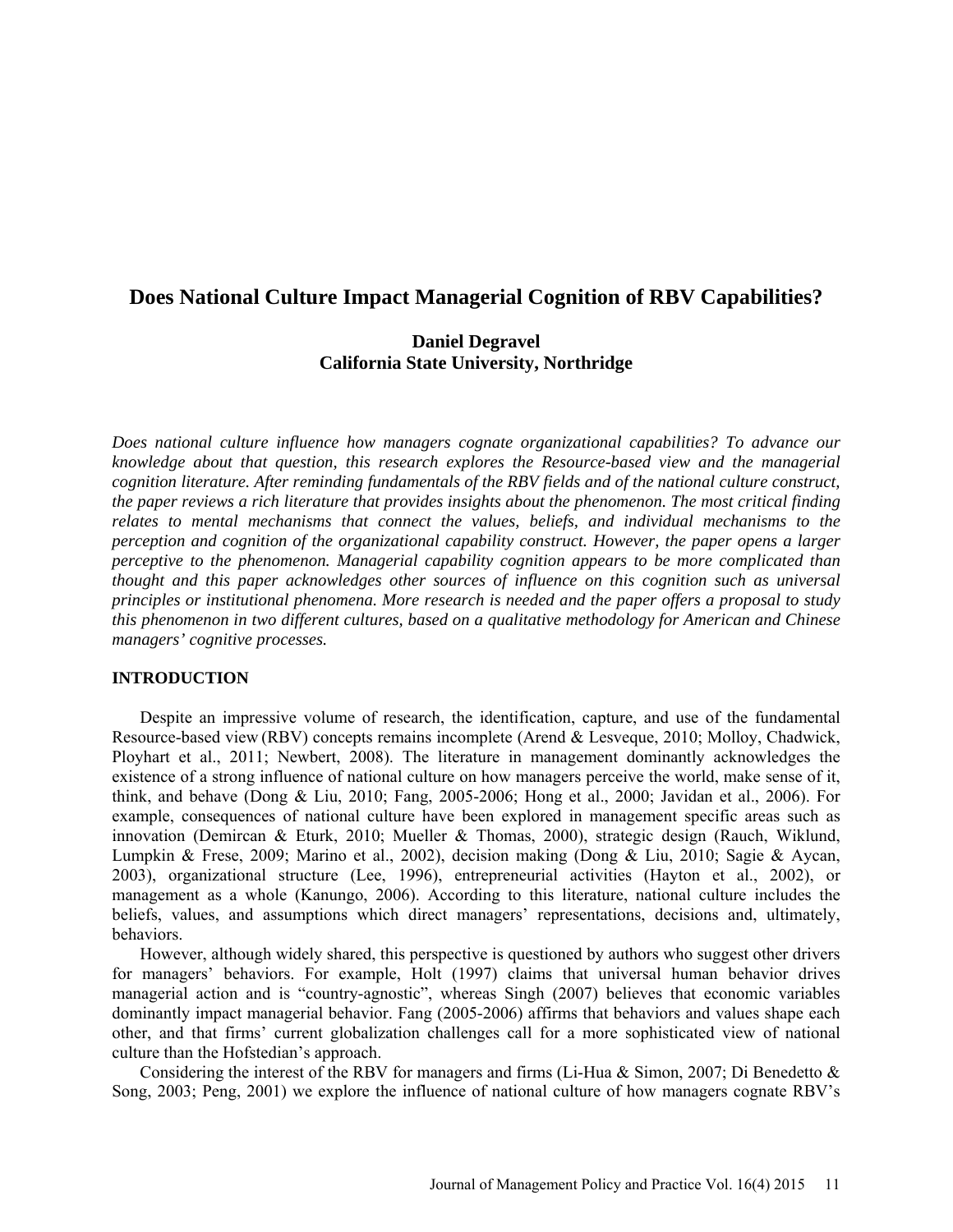concepts and tools. Understanding what are the mechanisms that connect perception, cognition, and action contributes to the strategy field (RBV's home) and to practitioners', educators', and consultants' work.

We organize this study in three parts: 1) a review of literature for the construct of national culture and RBV; 2) a review of the literature about the impact of national culture on the cognition of RBV's capabilities; 3) a discussion of these findings and their implications, and 4) a conclusion.

# **REVIEW OF LITERATURE: KEY CONCEPTS**

Let us start the literature review on the national culture construct and on the RBV.

#### **National Culture**

Although many perspectives exist on the concept of national culture, the pioneering work of Hofstede is widely known and the standard against which "new work on cultural differences is validated" (Triandis, 2004, p.89).

According to Hofstede, national culture is defined as the "collective mental programming that distinguishes people from one group or category of people from another" (Hofstede, 2001, p.9). Culture is therefore a set of stable unconscious shared beliefs, values, and behaviors embedded in everyday life (Hofstede, 1980). For Hoecklin (1995) basic assumptions and values constitute the core of national culture; these assumptions and values inform how people see the world.

National culture is described by the classic Hofstedian five dimensions of individualism, masculinity, power distance, uncertainty avoidance, and term orientation (Hofstede, 1983, 1991). However, scholars have developed other dimensions; for example, national culture can be characterized as high context and low context (Hall, 1976), or monochronic and polychronic (Lewis, 1992), or low trust and high trust (Fukuyama, 1995), or idealist and pragmatist (Lessem & Neubauer, 1994).

Triandis (2004), looking at the national culture construct over time, explains that national culture was quasi-absent from psychology until Markus and Katayama concluded in their 1991 study that differences in individuals' cognition, emotion, and motivation were driven by national culture. In other words, the socalled universal truths in psychology were valid only in a Western context. That reintegrated the "self" inside the construct of national culture, indicating that all psychological processes have a cultural component.

Zhou et al. (2009) suggest three approaches for conceptualizing national culture: 1) an atomistic perspective inspired by the cross cultural psychology perspective, where national culture exists in the inward self-concepts, values, and beliefs of individual members; 2) a meso perspective where national culture is conceptualized as shared knowledge. In that perspective, "national culture does not lie inside individual's private knowledge but does not entirely transcend the individual either; it exists largely in public discourse. Culture can feel at the same time under one's skin part of the self, and like something external constraining the self" (Zhou et al., 2009, p.591); and 3) a holistic national culture that exists at a collective and emergent level, beyond individual thoughts. Similarly, Prinz (2011:3) develops the different "objects" or "entities" included in various definitions of national culture: 1) artifacts; 2) behavior; 3) symbols; 4) ecology; and 5) mental states. He concludes his review of the various philosophical positions taken about national culture by (2011, p.3): "definitions that focus on external variables tends to imply that national culture is not reducible to the mental states of individuals, whereas psychological definitions may imply the opposite. At one extreme, there are definitions like Richardson and Boyd's culture as information (Richerson & Boyd, 1995, p.5) that leave external variables out, and, at the other extreme, there are authors such as Harris who emphasizes "material variables" in an approach called "material culturalism" (Harris, 2001).

The same author offers a set of variables impacted by national culture that drive cognition: 1) language as a human activity influencing thoughts and as a cultural item itself; 2) perceptive activities; 3) thinking activities; 3) emotional states, and 4) morality.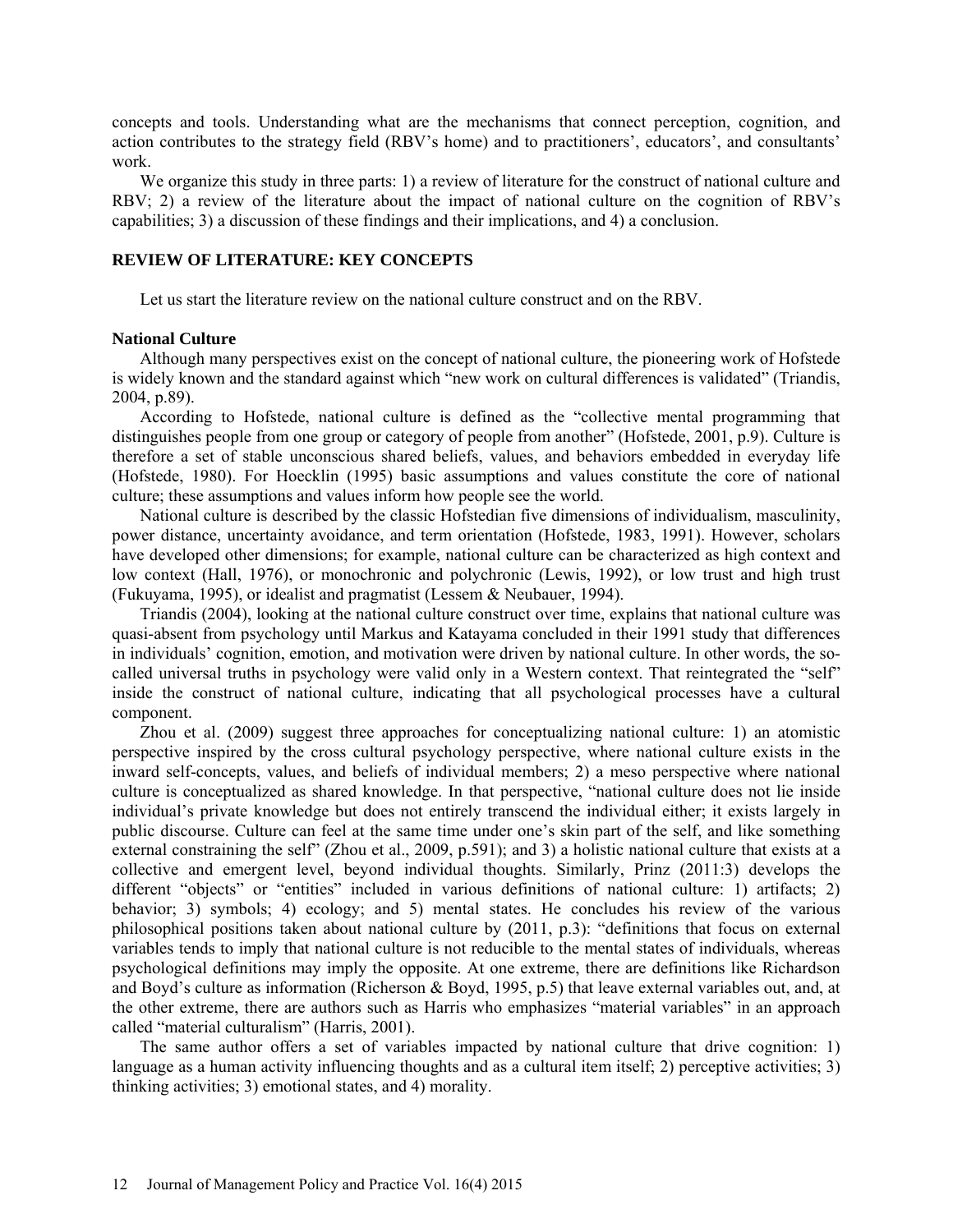For our purpose, we use a perspective of national culture positioned at the meso-level of analysis that considers a balanced integration of information and mental states. We follow Markus and Kitayama when they integrate the permanent interaction of culture (beliefs, values, and artifacts) with selves. "National culture is a stand-in for similarly untidy and expansive set of material and symbolic concepts such as world, environments, contexts, cultural systems, social systems, social structures, institutions, practices, policies, meanings, norms, and values that give form and direction to behavior. Culture is not a stable system of beliefs or values that reside inside people. Instead, culture is located in the world in patterns of ideas, practices, institutions, products, and artifacts" (Markus & Kitayama, 2010, p.422).

#### **The Resource-Based View**

The Resource-Based View (RBV) is currently the dominant theory to explain the performance of the organization and the internal attributes that create a competitive advantage (Zubac, Hubbard & Johnson, 2010). It has generated an enormous interest because it emphasizes the dynamics at work within an organization to create such a competitive advantage and to deliver excellence in a world increasingly characterized by innovation and change (Easterby-Smith, Lyles & Peteraf, 2009).

The RBV is fundamentally an entry into the "black box" of the organization to determine which internal organizational components and/or attributes lead to a competitive advantage. This entry is made possible by several constructs that enable a comparative analysis across functions and departments. These constructs are respectively the "resource', the "capability", the "core capability", and the "dynamic capability".

A "resource" is defined as an asset used by the organization in its production process (considered in its broad sense); this asset is controlled or owned by the organization and can be accumulated, as a stock (Mahoney & Pandian, 1992; Dierickx & Cool, 1989). An organizational capability is a firm's ability to perform a coordinated set of tasks utilizing organizational resources (Helfat & Peteraf, 2003, Sirmon et al, 2007).

"Core capabilities" constitute a subset of the capability construct with specific attributes that confer them a higher strategic value (Value, Rarity, Inimitability, and Non-substitutability) (Barney, 1991; Bowman & Ambrosini, 2003), and create a sustainable competitive advantage.

The last construct, "dynamic capability' is the capacity of an organization to purposefully create, extend, or modify its resource base" (Helfat et al., 2007, p.4). A dynamic capability stands out as a second order capability (Teppo  $\&$  Foss, 2009) and as a higher order of routines to modify operating routines (Zollo & Winter, 2002). The RBV theory has been criticized since its conception and presents several weaknesses discussed for example by El Shafeey and Trott (2014), and Priem and Butler (2001). For Easterby-Smith, Lyles & Peretaf (2009, S4) "dynamic capabilities are difficult to identify. As the capacity to effect change, dynamic capabilities remain hidden until exercised and even then may not be utilized to their full extent". This problem is amplified by their association with tacit organizational elements and intangibles.

Different RBV schools of thought emphasize various concepts such as the resource, the capability, knowledge as the ultimate capability, and dynamic capabilities as second order capabilities, etc. The most common conception is that organizational capabilities are built upon a combination of resources and related to time and "excellence", in comparison to the organization rivals. For a review of the RBV, one may refer to some key articles belonging to the different schools of thought: the seminal work of Wernerfelt (1984), the classic RBV approach (Barney, 2001, 1996; Collis, 1994; Henderson & Cockburn, 1994), the knowledge-based view of capabilities (Felin & Hesterly, 2007; Grant, 1996), and the dynamic capability approach (Teece, Pisano & Shuen, 1997; Eisenhardt & Martin, 2000; Helfat & Peteraf, 2003; Schreyogg & Kliesch-Eberl, 2007).

Beyond the study of capabilities, another stream of research has developed to understand how capabilities can be purposefully managed by the organization which wants to acquire, maintain, and organize its capabilities to their full extent as drivers of competitive advantage (Degravel, 2011; Arend  $\&$ Lesveque, 2010; Kunc & Morecroft, 2010; Sirmon, Gove, and Hitt, 2008; Grossler, 2007; Sirmon, Hitt & Ireland, 2007; Arregle & Quelin, 2001; Barney, 2001; Collis & Montgomery, 1995; Aaker, 1989). With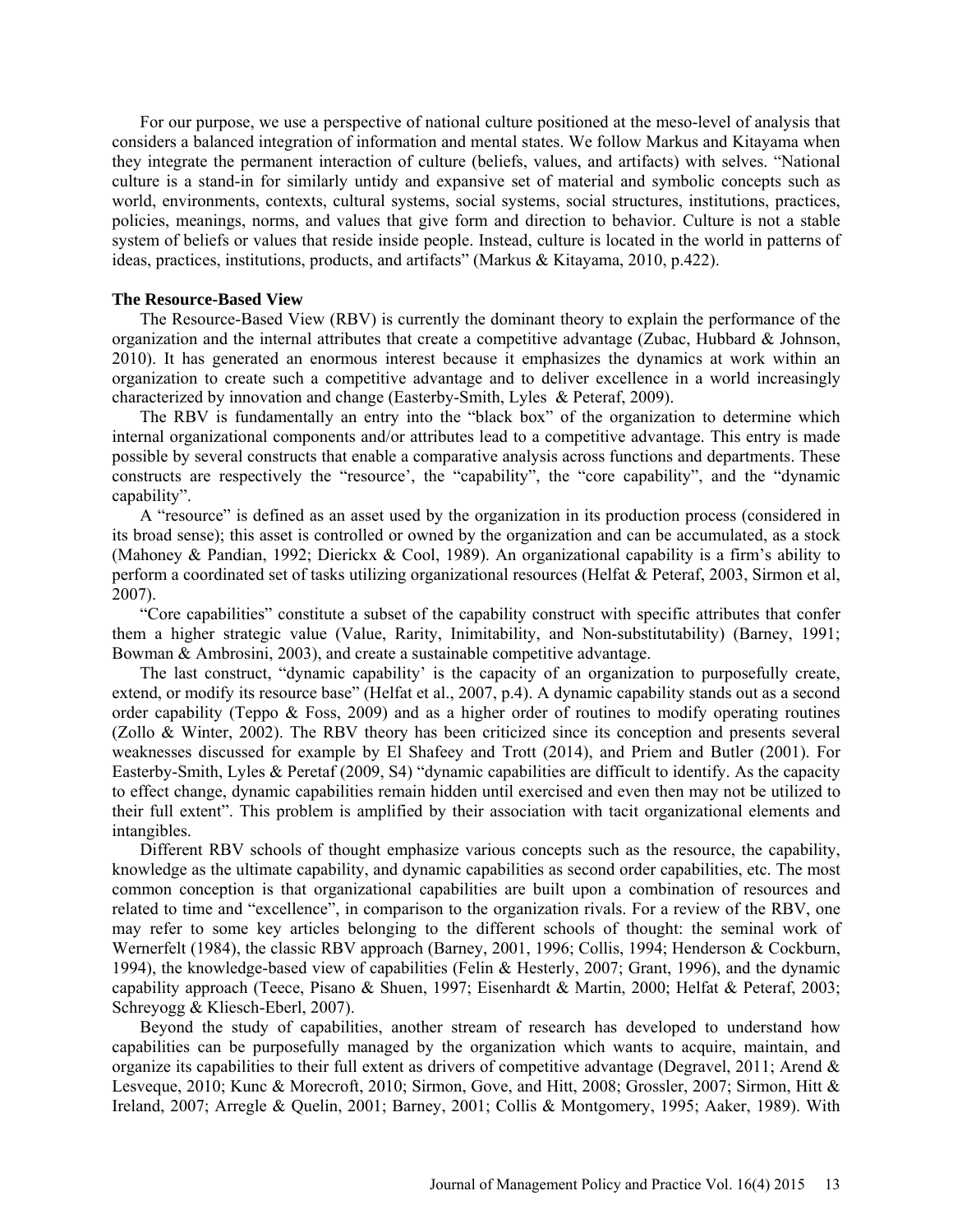the development of the dynamic capability perspective, this conscious and voluntary effort to manage the "ordinary capabilities" has been integrated in the fabric of the dynamic capability itself. For example, Teece (2007) identifies three categories of dynamic capabilities to 1) sense and shape opportunities; 2) seize opportunities, and 3) reconfigure the asset base. His typology is articulated around the various functions to manage and to mobilize capabilities. Ambrosini, Bowman & Collier (2009) suggest three categories of dynamic capabilities based on the depth of the learning loop: 1) incremental change of capabilities; 2) renewing capabilities, and 3) regenerating capabilities. These two approaches to study a central phenomenon of capability management are valuable and can be used as complementary to assess the role of national culture on the cognition of the capability construct.

The purpose of the article is to progress on the understanding of the mediation of national culture on the cognition of the organizational capabilities phenomenon. In other words, we want to understand better how national culture influence the 1) awareness of the existing capabilities, 2) the existence of capabilities; 3) the construction of capabilities; and 4) the use of capabilities by the organization.

# **IMPACT OF NATIONAL CULTURE ON CAPABILITY COGNITION**

To study the impact of national culture on capability cognition, we use a three-pronged approach. First, we look at the most recent perspective in the RBV called the Dynamic capabilities and the insights provided by its "micro-foundations". Second, we examine the classic Resources and Capabilities Management (RCM) perspective which studies the same phenomenon. Finally and third, the managerial cognition field offers interesting contribution about the mental mechanisms that take place in managers' minds.

Let us start with the analysis of the micro-foundations of dynamic capabilities.

#### **Micro-Foundations of Dynamic Capabilities**

To examine these micro-foundations, we use first a classic typology of the processes that exist to build dynamic capabilities and, second, we broaden the perspective to review contributions about the role of managers' mental mechanisms in connection to dynamic capabilities.

## *Teece's Typology of Micro-Foundations of Dynamic Capabilities*

We use Teece's (2007) typology of dynamic capabilities micro-foundations to identify potential connections between capabilities management and national culture.

Teece proposes three processes:

- 1. Perceiving opportunities in environment (Sensing opportunities and threats).
- 2. Perceiving the potential role of resources and capabilities  $(R&C)$  in order to exploit these opportunities (Seizing opportunities).
- 3. Building R&C systems to benefit from opportunities (Reconfiguration of assets).

#### Perceiving opportunities

Discussing the micro-foundations of dynamic capabilities, Helfat and Peteraf (2015) analyze perception, sensation, and attention as critical activities for the design and use of capabilities. They explain that the "human brain combines perceptual data from the environment with knowledge, beliefs, expectations to make reasonably informed guesses about what is present in the environment" (Helfat  $\&$ Peteraf, 2015, p.838). When perceiving opportunities in the environment, managers' emotions and moods play a critical role because they influence organizational goals and managers' mental representations (Hodgkinson & Healey, 2011). Eggers and Kaplan (2013) point out that the environment constitutes an image in managers' minds that depends on these individuals' cognitive frames. Managers conceptualize business and make resource allocation decisions in a way consistent with the "dominant logic" frame (Eggers & Kaplan, 2013, p.314). These elements create an "anchor" that determines future choices. Organizational culture constitutes lens though which strategic choices are made (Eggers & Kaplan, 2013). To search for opportunities, managers mobilize two mechanisms to make sense of their environment: 1)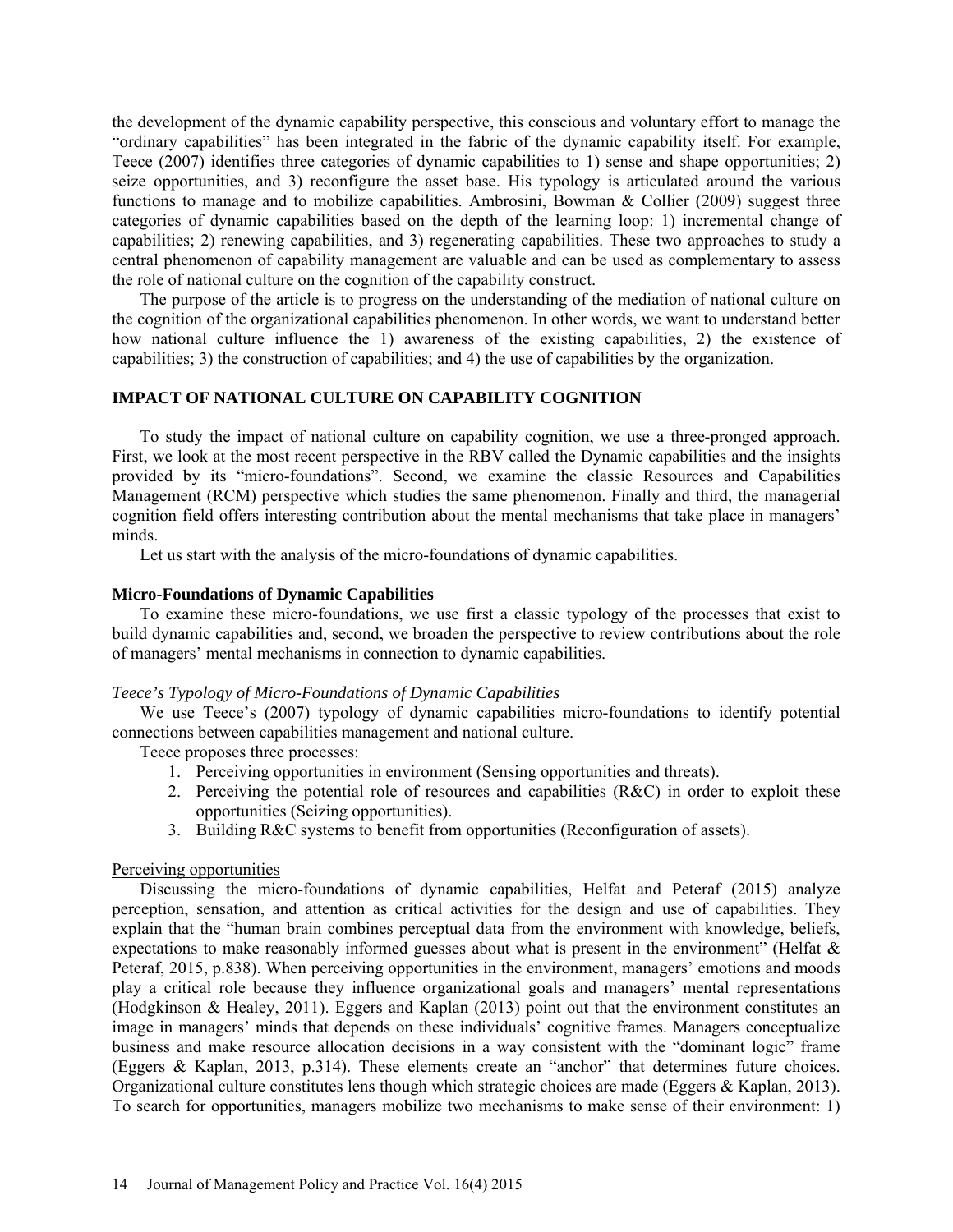Attention, where managers signal their intention to pursue a course of action, and 2) Search, where managers model the new problem space and develop strategies based on their view of the world, using analogic reasoning and similarity, as well as experimentation (Eggers  $\&$  Kaplan, 2013). When facing complex choices, people are not rational decision-makers but cognitive entities that rely on simplifying heuristics to make decisions (Garbuio, King & Lovallo, 2011). Schneider and De Meyer (1991) note that the uncertainty of the environment mediates the influence of national culture on perception. National culture determines how managers behave because it acts as a perceptual screen by constraining their vision of the environment. Values tend to emphasize the information that supports people preferences. More precisely, national culture influences how people cognate and respond to their environment because it constitutes a frame of reference or logic through which the members of a society frame organizations, their environment, and their relationships. Behaviors and understanding are a mix of local cognitive phenomena and of broader social preferences around the issues of organization and adaptation (Geletkanycz, 1997). In the same vein, for Schneider (1989) the perception of variables directly impacts the managerial construction of assumptions about the environment and people that influence strategy design. These assumptions impact the way data are collected and interpreted. They also impact perception, thinking, feeling and evaluating strategic opportunities and options. Top management thinking and managerial practices are impacted by national culture (Su, Zhang & Hulpke, 1998; Hong et al., 2000; Dong & Liu, 2010).

### Seizing Opportunities

When sizing opportunities (i.e. understanding how capabilities can respond to these opportunities) the role of decision-making biases appears crucial for Hodgkinson and Healey (2011). They again emphasize the role of emotional phenomena within the decision making process; "the visceral overpowers the rational to determine behavior" (Hodgkinson & Healey, 2011, p.1507). For these authors, managers' emotions trigger "somatic markers" that provide a basis for action without any debate; generating a feeling state that then determines behavior. Behavior is influenced by the imagery of experience of choice outcomes. Similarly, capability management is prone to the classic biases of omission vs. overcommitment, escalation of commitment, and the influence of ego protective behavior. During this Seizing Opportunities stage, managers must break existing capabilities into components to understand them and use two sub-processes to do so: 1) Identification of purpose, connected to the recognition of opportunities and the interpretation of the business landscape; and 2) Identification of what the organization can achieve. This second sub-process relies on various mechanisms based on past experience, personal transactions with people and activities, observation of other individuals' skills, and benchmarking (Eggers & Kaplan, 2013). All these mechanisms are subject to strong cultural determination. For Helfat and Peteraf, Seizing opportunities involve problem solving and reasoning. Reasoning mobilizes formal rules of logic, some rational procedures, but also automatic heuristic processes; and short cuts in a context of time pressure (Helfat & Peteraf, 2015, p.840).

#### Reconfiguring Assets

Helfat and Peteraf (2015) call this activity "Asset orchestration" and state that it involves managerial choice and action, the use of language as a system to represent ideas, but also non-verbal communication, and memorization activities. They add to the picture the need to manage resistance to change, persuasion, and social cognition defined as "perceiving, attending to, remembering, thinking about and making sense of people in our social world management" (Helfat & Peteraf, 2015, p.842-843).

When reconfiguring assets (building systems of resources and capabilities to benefit some opportunities), Eggers and Kaplan (2013) emphasize managerial cognitive activities to build capabilities. They claim that capability development is conceived and implemented by managers: the value of capabilities depends on what managers decide to do with them. Managers behave and make imperfect decisions based on their knowledge of the competitive landscape and on their interpretation of existing capabilities, not always based on accurate representations.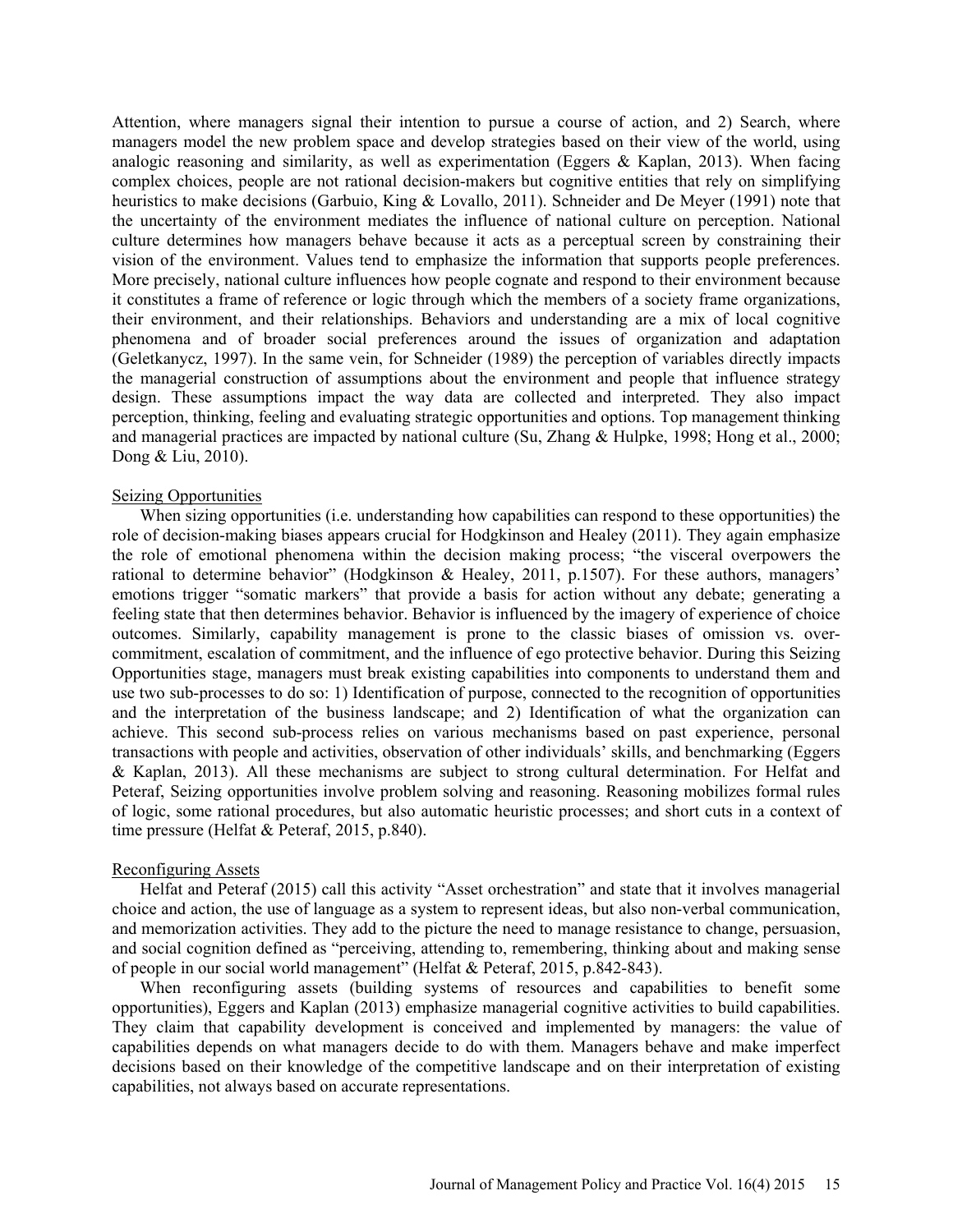Routines, shared processes to achieve goals, are defined by these authors as "building blocks of organizational capabilities", and "organizational truces" (Eggers & Kaplan, 2013, p.299). These routines are the product of past organizational experiences and of conflicting interests between coalitions of actors; they also embody the understanding and interpretation of the identity of the organization. To build these routines, human cognition plays a central role: when managers sense, interpret, and retrieve prior experiences; when managers develop inaccurate representations of existing capabilities, or are influenced by the classic biases in decision making; or when managers select and store routines. Garbuio, King, and Lovallo (2011, p.1449) analyze more in depth the impact of decision making biases when managers are structuring a resource portfolio. They establish a typology of these biases based on two dimensions: the complexity of the investment choice and variables framing the decision situation as well as contextual variables. Hodgkinson and Healey (2011) pinpoint the role of emotions, reflexive systems, and stereotyping processes when managers are building and reconfiguring resources and capabilities.

In short, cognition impacts capabilities development through various processes and mostly through managerial cognitive frames and schemata of interpretation.

#### *Managers' Mental Mechanisms and Dynamic Capabilities*

When discussing the resource and capability management in general, Laamanen and Wallin (2009, p.977) frame this process as the interaction between two phenomena: 1) managerial cognition on one hand, and 2) the capability development path on the other hand. These two intertwined co-evolutionary processes condition each other evolution over time. For managers, it looks like a race between cospecialized capabilities developing in parallel that they must control and organize to achieve a balanced and harmonious development. Managerial cognition is itself constituted of complex phenomena of analogical reasoning, attention allocation, and sensitivity to learning.

The concept of "mental model" is central in managerial cognition. Mandal, Thomas, and Antunes (2009, p.218), following Hodgkinson, define it as "a mental representation of the knowledge of activities such as remembering, perceiving, reasoning, and decision making". A mental model constitutes a "working model of a phenomenon and a simplified and internalized representation of the knowledge and understanding of a given reality". They conclude that mental models strongly impact strategic choices and resource and capability management because managers' psychological differences influence their motivation and their priorities (opportunity recognition, and desire to achieve a certain development path).

Studying the role of managers for dynamic capabilities management, Augier and Teece (2009) acknowledge how managers influence the process through various activities they perform: asset selection, coordination of economic activity, acquiring and selling assets, bargaining and negotiation, design and implementation of business models. Bounded rationality and cognitive functions are at play when managers collect, analyze, interpret information, and act upon it. They add that dynamic capabilities management involves the articulation of goals, loyalty, and identity, and the shaping of organizational culture and trust (Augier & Teece, 2009, p.417).

Going backward in the causal chain of the managerial cognition phenomenon, Chattopadhyay, Glick, Miller, and Huber (1999) study the connection between managers' aspirations, goals, cognition, and actions, claim that the main driver of managers' beliefs lies in social influence. Beliefs, defined as the understanding about credible relationships between objects, properties, and ideas, include two components: 1) normative beliefs about the relevance and status of business goals, and 2) cause-andeffect beliefs about the efficiency of business tactics in achieving business goals (Chattopadhyay, Glick, Miller & Huber, 1999, p.765). Beliefs are formed through the interaction with other people, communication, networking, and socialization (Social influence). Going deeper into this social influence, the authors explain that beliefs are transmitted through sense-making processes via interaction with other organizational members, but also via the influence of a reference group's observable behavior and other variables" (Chattopadhyay, Glick, Miller & Huber, 1999, p.768).

Managerial cognition relies on two information processing modes: 1) an automatic, reflexive, visceral, and feeling-laden mode; and 2) an effortful and controlled, logical, planned reasoning. Therefore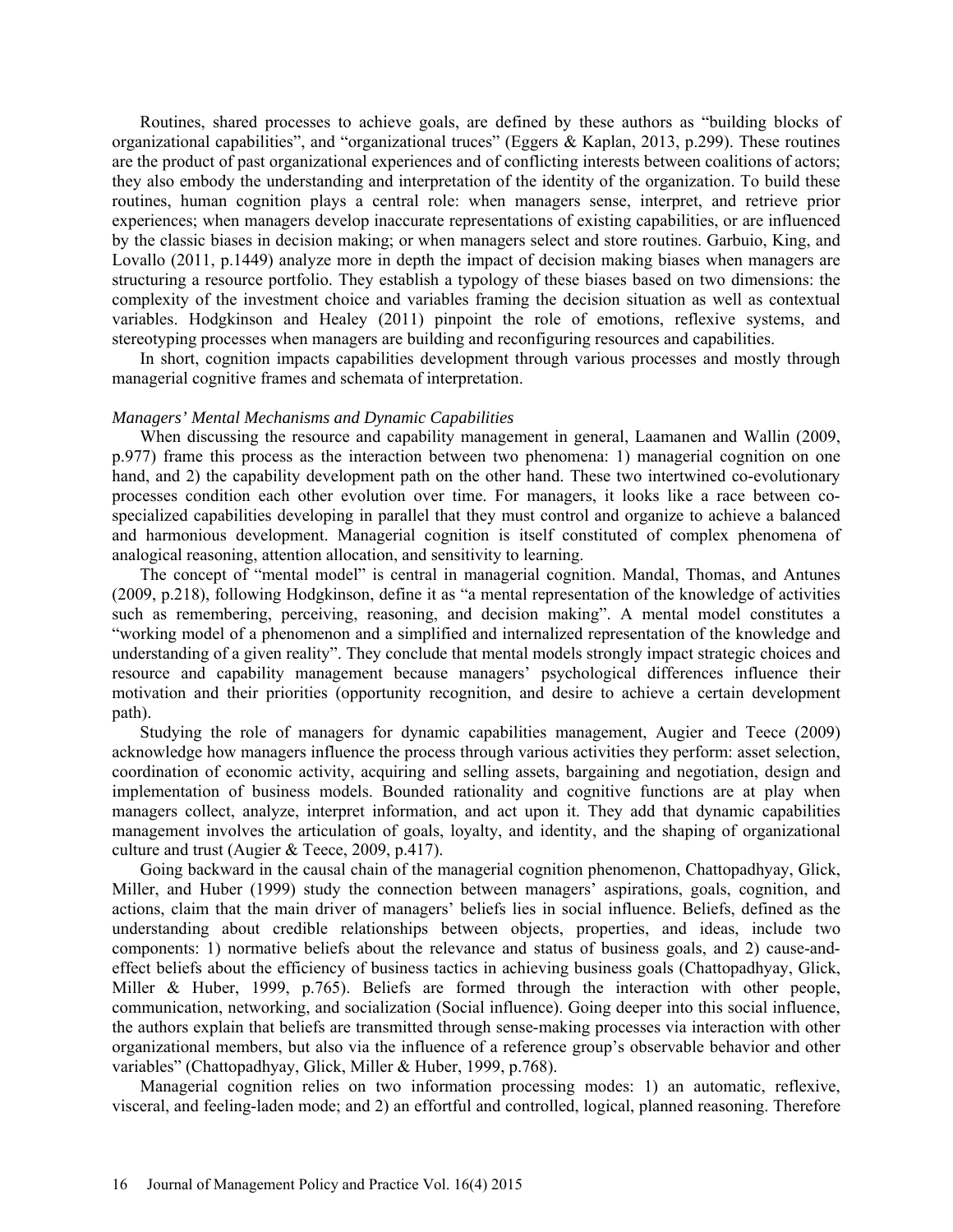managers are driven by both thoughts and feelings; the ultimate quality of information processing and of decisions depends on managers' affective and self-regulating processes (Hodgkinson & Healey, 2011, p.1501-1502). Managerial cognition is central in the way resources and capabilities are managed; perceptions of the environment lead to change in the way the organization uses its capabilities and configures its asset base. Understanding of search processes for information should be connected to dynamic capabilities micro-foundations (Easterby-Smith, Lyles & Peteraf, 2009).

## **Classic Resources and Capabilities Management (RCM)**

The necessity for a firm to manage its capabilities to achieve success is acknowledged in the theoretical literature (Holcomb, 2009; Sirmon et al., 2008; Sirmon & Hitt, 2003) and in the empirical literature (Wong & Karia, 2010; Danneels, 2008; Harreld et al., 2007). According to Barney (2001, p.173), the firm's competitive advantage must be "nurtured and maintained", and in fact, its drivers "managed".

This activity, also called "Resource and Capability Management" (RCM) is defined as the "comprehensive process of structuring the firm's resource portfolio, of bundling resources to build capabilities, and of leveraging these capabilities to create value for customers and owners" (Sirmon et al., 2007, p.278). Citing Mahoney and Pandian (1992), Grossler (2007, p.252) define RCM as "the continuous assessment of the possibilities to apply the resources and capabilities to changing environment and to focus management's attention on these resources that are necessary for success". For Kunc and Morecroft (2010), RCM must include (1) (Analytical step) Resource conceptualization, where managers cognitively and creatively build resources and capabilities (they develop a mental representation of these assets) and, (2) (Action step) Resource management, where assets are actually being built within the firm, through a process of stock accumulation, to close the gap between the desired and actual owned resources (Dierickx & Cool, 1989).

The literature about RCM shows the role of human agency on first order capabilities, called "routines": "human agents interpret, adapt, ignore, and mediate rules and action" (Becker & Zirpoli, 2008, p.130, p.145); routines are filled with "improvisation, exceptions, and workarounds" (Pentland, Haerem, & Hillison, 2010, p.918, p.929-930, p.934); For Pentland and Feldman (2005), power, subjectivity and agency appear critical in operations and routines. Teppo and Foss (2009, p.162-165) note the impact of individuals' behaviors: "interacting individuals take actions, behave, and create the overall emergent outcome". Becker (2004, p.648, p.651-653) shows the importance of higher order assumptions and beliefs in routines development as well as the links between routines, cognition, and organizational structure".

The literature about RCM shows the role of human agency on second order capabilities, called "dynamic capabilities". These dynamic capabilities belong to a complex system that comprises many variables, such as social capital, trust, managerial cognition, experience, leadership (Ambrosini & Bowman, 2009), managerial perception (Ambrosini, Bowman & Collier, 2009), skills, processes, structure, procedures, and decision rules (called dynamic capabilities' micro-foundations) (Teece, 2007). Teece (2007), and Pandza and Thorpe (2009) acknowledge the importance of cognitive functions and sense-making activities for the dynamic capabilities as well as the criticality of managers' role in that phenomenon, involving judgment, creativity, insights, tacit components, and assembling evidence to validate conjectures. "Managers influence capability development and reverse process of knowledge progression influences cognitive representation"; external events must be interpreted, identifying the causal relevance of capabilities for performance (Pandza & Thorpe; 2009, S128, S123).

The role of the mental model construct appears critical in both routines and capabilities phenomena: defined as a vision of the world in people's minds (Kiesler & Sproull, 1982), and a "working model of a phenomenon that is a simplified representation of the knowledge and understanding of a given reality" (Mandal, Thomas & Antunes, 2009, p.218-219), these mental models strongly influence RCM practices and organizational knowledge (Mandal, Thomas & Antunes, 2009; Hodgkinson & Healey, 2008; Gavetti, 2005; Kim, 1993; Shrivastava, 1983). Kim (1993, p.44) claims that mental models determine managers' interpretation of available material, and arbitrate the retaining, deleting, or transforming of the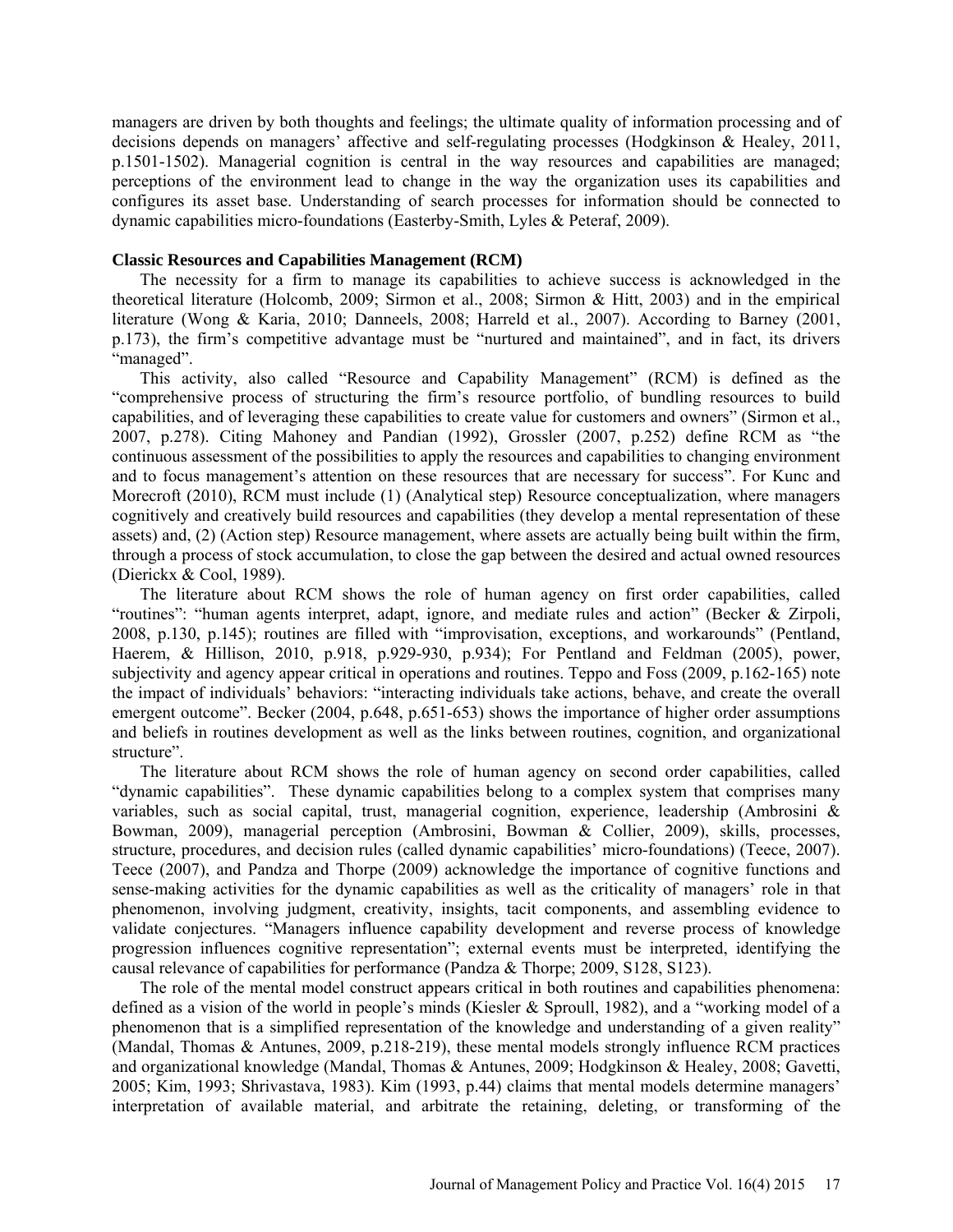organization's vision. They shape how individuals and organizations pay attention to the world, view it, and act on it. Most organizational knowledge resides in mental models. According to Dougherty (2001), images (mental representations) precede action and order the work. Mandal et al. (2009) describe the causal loop between culture and capabilities: long term performance comes from capability position, which emerges from prior resource allocation, determined by mental models. Mental models play a critical role especially in the early stages of capability development. In other words, mental models contribute to capabilities path-dependency. Both cognitive process and cognitive content matter because managerial cognition interplays with experiencing and practice in capacity development (Gavetti, 2005; Kunc & Morecroft, 2010). Mental models and representations also influence organizational learning (Shrivastava, 1983). For example, Bettis and Prahalad's "dominant logic" (1995, p.7) -defined as "the way managers conceptualize the business and make critical resource allocation decisions"- operates as a cognitive filter for managers, without them "being aware of that filter". Foss (2007), Kor, Mahoney, and Michaels (2007), Kemmerer (2003), Eden and Ackermann (2000), Day and Nedungadi (1994), and Hodgkinson and Johnson (1994) offer insights about situations where mental activities and perceptions influence capability-related decisions and lead to various legitimate choices, relevant in each context.

Degravel (2011, p.1:15) suggests a model of RCM that focuses on the cognitive and mental activities involved. The author's "keystone step" construct encompasses "a specific stage within the RCM process, based on organizational reflection, dialogue, individual and collective introspection of mental processes, that leads to a representation and a conceptualization of two major RBV issues: 1) the contribution of critical capabilities to organizational performance, and 2) the use of these critical capabilities through the organization's strategy". Within the RCM process, the organization "collects, understands, establishes or extracts the foundational constructs, facts, beliefs, and strategic orientations necessary to manage its resources and capabilities", all highly culturally-conditioned activities.

The same author explains that the value of the keystone step concept derives from a fundamental difficulty in RCM to integrate a broader system of capabilities and their context than the "pure assets to be managed" (Wang & Ahmed, 2007; Spender, 2006; Becker, 2004).

Indeed, RCM must incorporate variables such as structure, culture, human resources, mental mechanisms, assumptions, and organizational phenomena. Degravel (2011, p.17-18) affirms the necessity of a "keystone-like" step because, despite a consensus about the importance of mental mechanisms for managerial decisions in general, and for RCM in particular (Jarratt, 2008; Duhan, 2007; Trispas & Gavetti, 2003), these mental mechanisms remain largely overlooked in the RCM literature. Because of insufficient, unclear, or conflicting information about capabilities (Kunc & Morecroft, 2010), and because convincing evidence that managerial perceptions are influenced by managerial beliefs and by the classic decision-making biases (Winter, 2003; Schoemaker, 1992), cognition and beliefs must be dealt with in a specific and dedicated way.

## **Managerial Cognition**

Cognition is defined by Gavetti and Levinthal as a "forward-looking form of intelligence on actors' beliefs about the linkages between choice of actions and their impact on outcomes. Such beliefs derive from actors' mental models of the world". The cognitive process that they also qualify as "experiential wisdom" accumulates over time as the result of positive and negative reinforcement of prior choices" (Gavetti & Levinthal, 2000, p.113-114).

Discussing the foundations of managerial cognition in strategic management (within which the RBV is usually positioned), Stubbard (1989, p.31) explains that cognitive science relies on three pillars: 1) intentions, where managers have incentives and desire to think about strategic issues and options, 2) representations that embody the content of managers' knowledge about strategic management and their environment, and 3) computation, understood as the thought process where intentions and representations are created, manipulated, changed, sustained, or abandoned.

Decision-making, far from being only driven by economic rationalization, is the product of behavioral factors (Hambrick & Mason, 1984). Decision makers' perception of the context and the focal decision itself critically influence the outcomes (Hitt & Tyler, 1991). For example, they use heuristics to simplify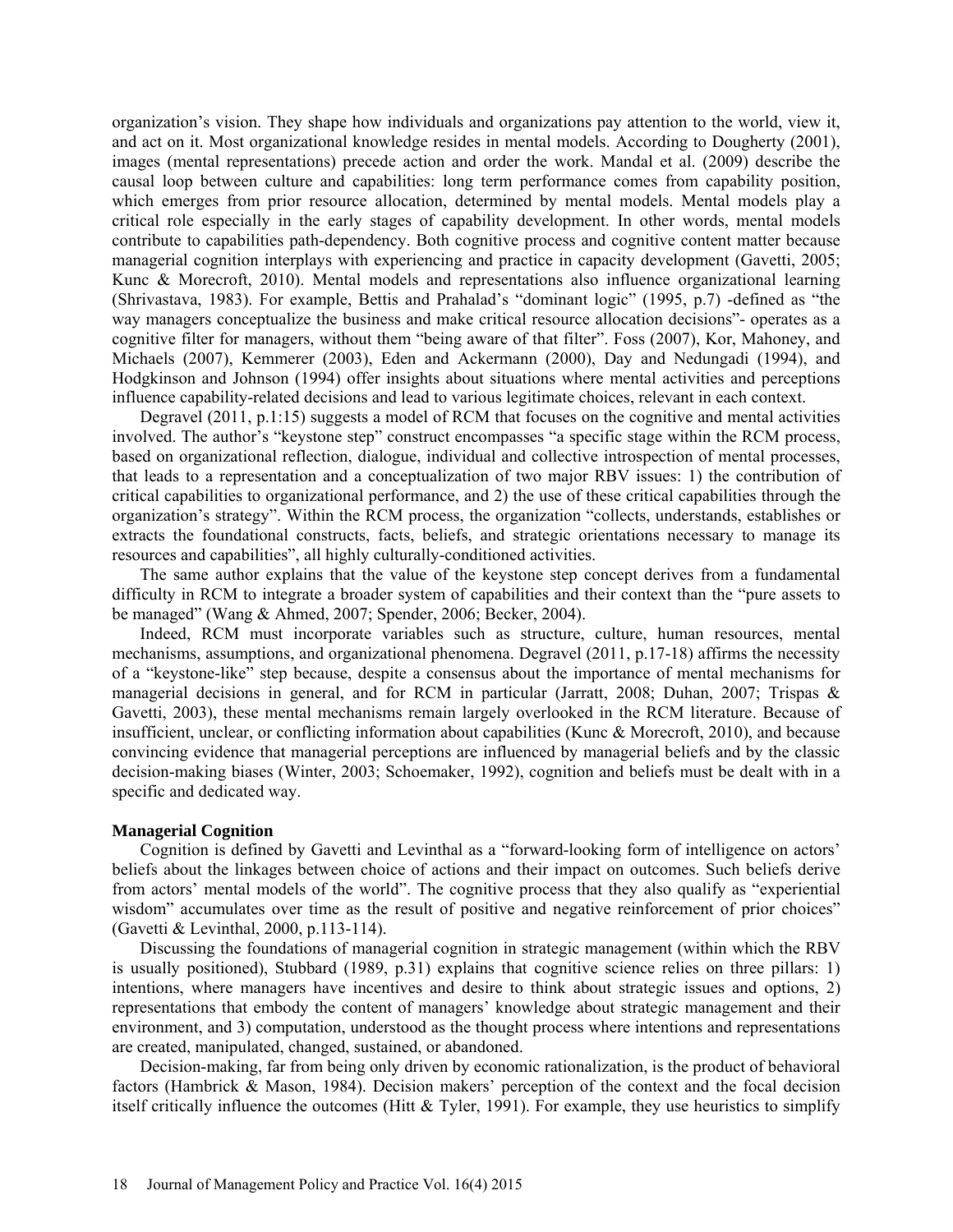the complexity and uncertainty that they are facing (Schwenk, 1984). The managerial cognitive field considers the manager as "a key actor who invents or creates a bounded field of decision possibilities which is then navigated in the process of choice". Therefore, the "strategic choices reflect the idiosyncrasies of top executives' cognitive bases and values" (Hitt & Tyler, 1991, p.331-332).

The concept of mental model, or frame of reference, defined earlier, is again central in many contributions of the managerial cognition field. For Ireland et al., (1987) since these mental models encompass 1) beliefs, theories, and propositions developed over time based on managers' experience, and 2), cognitive models that allow managers to categorize events, assess consequences, and take corrective actions, they are informational raw material related to representations of the world upon which top managers operate.

National culture does intervene in the cognitive process: Shrivasta and Mitroff's (1984) breaking down this frame of reference into six categories, include among others beliefs, metaphors, cognitive operators, and domain inquiry which are directly related to national culture. Broadening the scope, Hodgkinson and Johnson (1994) affirm that many frames of reference, at different levels, influence managers: national culture, the functional group, the industry frame, the organization frame, the career background, and the individual level. In the same vein, Lewis and Gregory (1996) state that five factors shape managers' perception of competencies: the culture, the perceived benefits of the competence, the coupling of marketing and competence, the opinion of external stakeholders (e.g. customers), and organizational micro-politics.

More sophisticated models attempt to understand the phenomenon of managerial mental representations. Felin and Zenger's model (2009) describes the managers' actions toward the creation of competitive advantage. The construction of collective beliefs in their model are generated by managers' experience, their perceptual activity, a theorizing activity, and social mechanisms (social interaction with other managers, and self-selection, by adherence to an "entrepreneurial theory"), all highly culturallyconditioned mechanisms. The theorizing activity encompasses four components: 1) the triggering role of experiential and observational fragments, 2) the imagination of possibilities, 3) reasoning and justification of theories, and 4) testing theories or opportunities.

Studying organizational culture, Harris (1994) focuses on the level of the individual where cultural influences strongly shape organizational sense-making. The individual level of culture is revealed by schemas hold by organizational members; repositories of organizational cultural knowledge and meanings. These schemas are "dynamic, cognitive knowledge structures regarding specific concepts, entities, or events" and "subjective theories derived from one's experience about how the world operates" but also "outlines of expectations" (Harris, 1994, p.310-311). They serve as mental maps and guides to interpret and expect others to behave in a certain way. To build these shared meanings, a process of social comparison, social information, and observation of others' responses is necessary. Because of the existence of culture, Harris explains that some schemas are more likely to be activated. This activation is mediated by social information, by the salience of the schemas, and by one's motives and goals (Harris, 1994). Looking at what happens inside an organizational member's mind, Harris suggests the existence of an intra-psychic mental dialogue where a member converses internally with other members about the attitudes of the social group. Individuals behave in response to the experiences discussed during those mental dialogues. According to Harris's own words, "culture is reflected in the emergence of congruent schemas which are similarly salient and shape and are shaped by social sense-making processes on intrapsychic mental dialogue between self and others", this mental dialogue being conscious or unconscious (Harris, 1994, p.316-317).

Using a similar construct, Chattopadhyay, Glick, Miller, and Huber propose the construct of belief, defined as the "understanding about credible relationships between objects, properties, or ideas" (Chattopadhyay, Glick, Miller & Huber, 1999, p.765). These beliefs are influencing executives' behaviors via intermediary variables such as bounded rationality, goals and options, and aspirations. They belong to the social influence that is generated by the interaction with others, communication, network and socialization. These authors also recognize the impact of the functional areas and related experiences.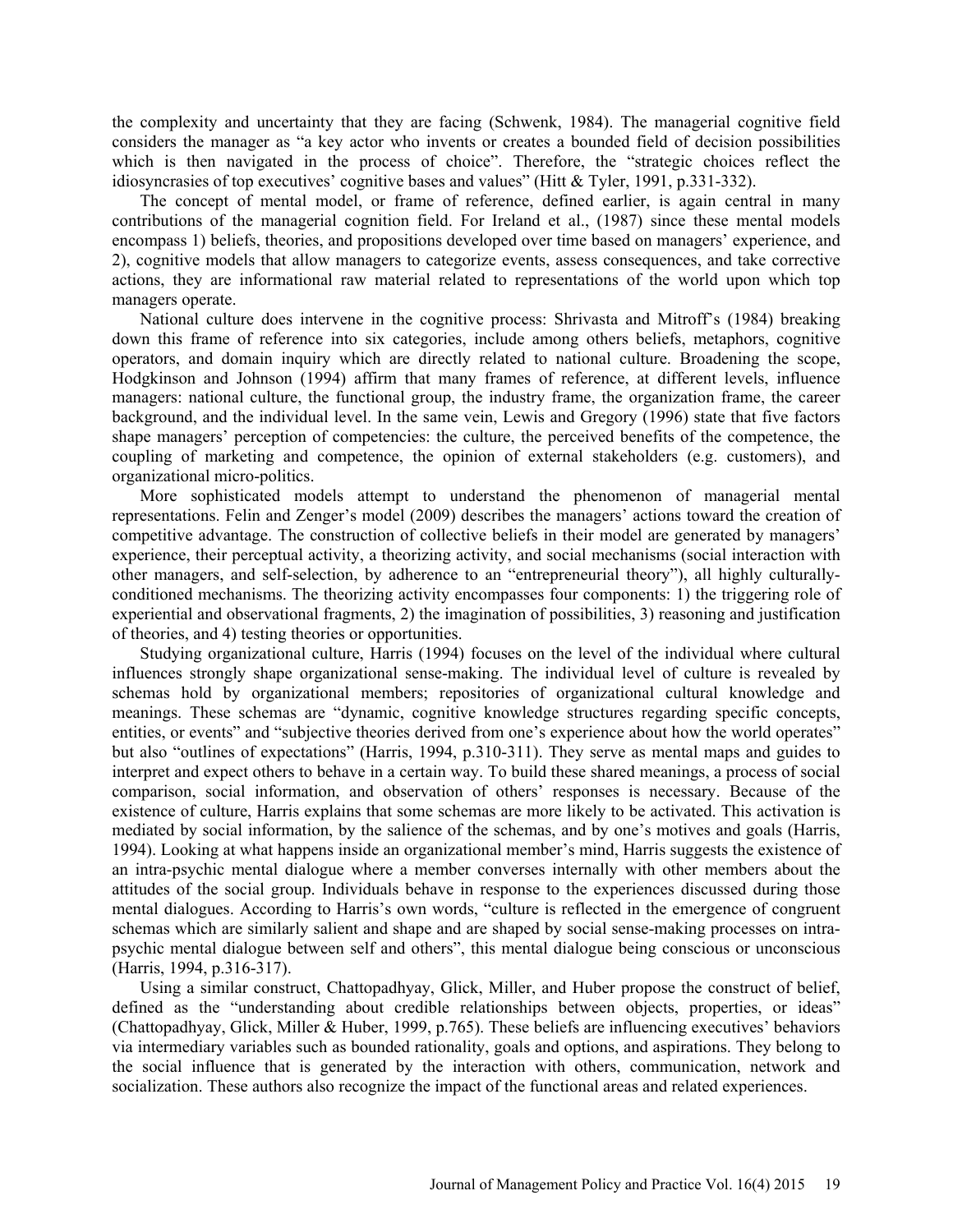Kastanakis and Voyer (2014), reviewing the influence of culture on mental mechanisms of perception and cognition, define culture as a "set of materials and symbolic concepts located in patterns of ideas, ideas, institutions, products, and artifacts. This set of materials gives form and direction to behavior" (Kastanakis & Voyer, 2014, p.426). They examine two "pre-behavioral" variables that condition human beings' actions in a marketing context of consumer preferences, namely perception and cognition. Perception, the process by which people become aware of their environment, is shaped by culture in the perception of self and others, by the medium of language, by emotions, and by sensory perceptions. People (re)create the environment that matches their perceptual and aesthetic preferences (p.426). Cognition, the process of stimuli such as attention, memory, language, problem-solving and decision making, transforms the perception through mental work (p.428). It depends on the ability to see others, the perception of the group vs. self, and the dominant mode of self-construal, but also on the situational or dispositional judgments about causes of events. Cognitive styles, causal reasoning, self-esteem, information processing mode, personal memories, and ability to make predictions are variables influencing cognitive activities and are themselves shaped by culture (p.427-428).

In sum, culture is considered as a gateway through which external stimuli are received; a culturallyconditioned perception process triggers a field-independent way to process information (cognition) that in turns affects decision-making and ultimately behavior (Kastanakis & Voyer, 2014, p.429-430).

Moreover, a circular relationship connects national culture, perception, cognition, and behavior. Let these two authors express this relationship in their own words: "behavior reinforces the mechanism by which culture influences individual-level psychological mechanisms; culture conditions perception and cognition by providing values, life expectations, and needs which affect people sensory perceptions. Culture defines the world and shape how people think, attend, crafting their life views and philosophies. Factors endogenous to the individual such as cultural expectations, values, emotions, and needs influence behavior as well (Kastanakis & Voyer, 2014, p.426).

#### **FINDINGS AND IMPLICATIONS**

### **Core of Mental Mechanisms**

The analysis of the three sets of contributions examined (the micro-foundations of dynamic capabilities, the classic RCM, and managerial cognition) confirm the influence of national culture on capabilities cognition. Because national culture is made of beliefs, of values and artifacts, mental processes that take place in managers' minds appear critical for their understanding of capabilities. Differences in national culture translate into differences in the perception of organizational capabilities through cognitive structures and cognitive processes.

The impact of national culture on the use of capabilities exists because: 1) human beings' values, beliefs, and personal attributes (such as emotions) participate in the mental mechanisms (perception and cognition), and ultimately behavior; 2) mental constructs and the context of the mental mechanisms shape each other, creating a circular loop of reinforcement. However, these findings do not exclude other variables from intervening in that influence on capabilities.

A representation of the variables that come to play in the cognitive phenomenon of organizational capabilities is proposed in Figure 1. These emerging elements extracted by the author represent various phenomena seen from the different perspectives of the literature and could become the foundation of a future model that could comprise variables such as 1) Content; 2) Process; 3) Interpretative outcomes; 4) Personal attributes and phenomena; 5) Interactions; and 6) Broader context; such model lies beyond the scope of that study.

The emerging elements comprise: 1) the content of knowledge structures and mental models represent what people believe and how they have organized their knowledge. 2) the process encompasses all the mental operations that are involved in the RBV concepts cognition. Because managers and decisions makers have different cognitive structures and different mental processes shaped by their respective national culture, the outcome of the combination cognitive structures and cognitive processes is also different. However, these two families of variables do not operate alone: they are strongly influenced by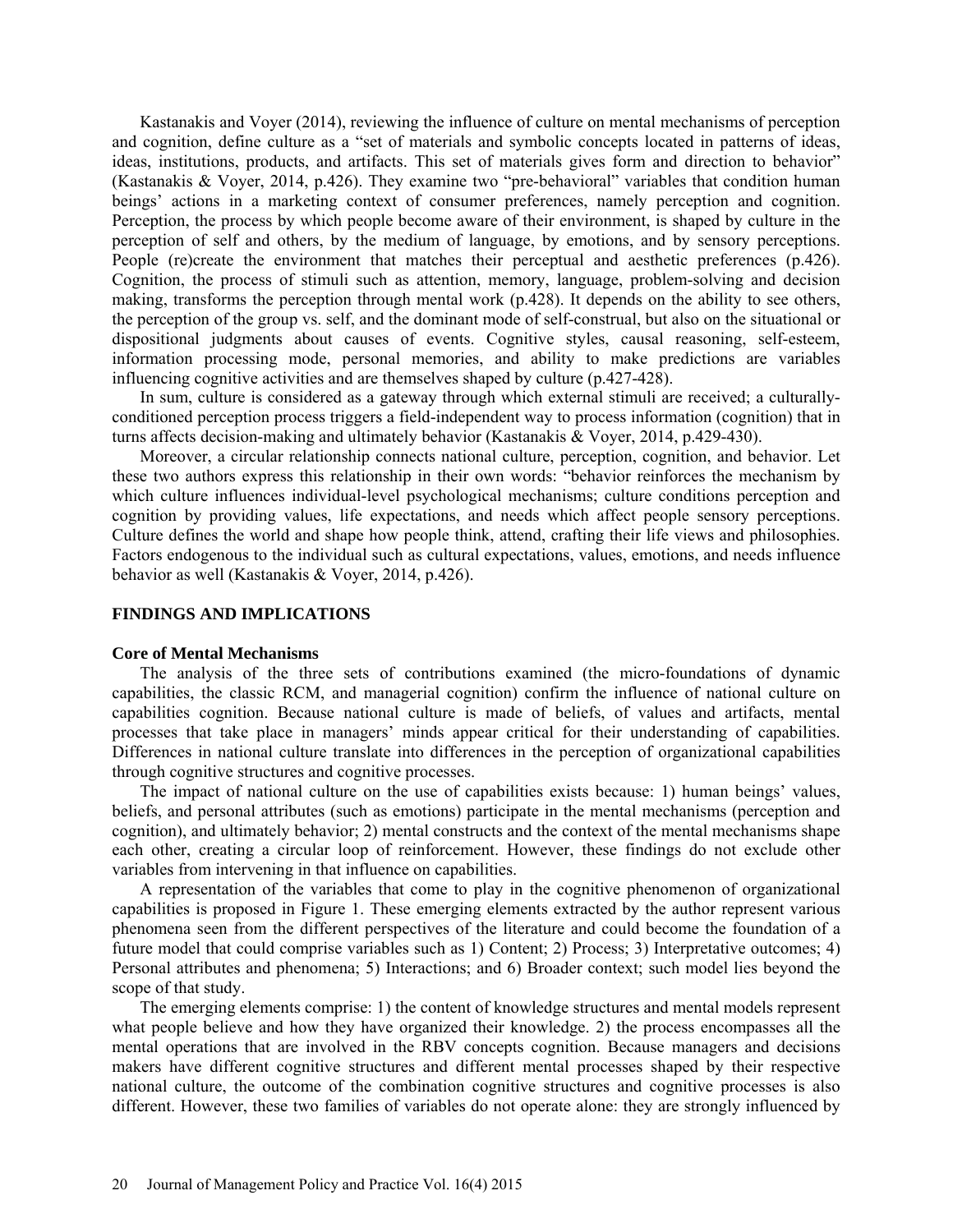3) individual-level phenomena connected to the individual personal attributes that shape the cognitive outcomes as well. 4) Specific variables related to interaction and comparison and integration into a larger environment play a role. An individual does not cognate in isolation but learns and achieves sense-making in interaction with other individuals at various levels. 5) All these activities exist within a broader context at the organizational level, 6) but also at the industry and societal levels.



**FIGURE 1 THE IMPACT OF NATIONAL CULTURE ON CAPABILITY COGNITION**

# **Attributes of Mental Mechanisms**

It seems impossible to look at the mental processes independently from its context. More complex than initially thought, the cognition of organizational capabilities opens more questions about other variables potentially involved. In particular, the importance of context and of the individual level appears critical.

The strong relationship between organizational and national culture cannot be overlooked (Pun, Chin & Lau, 2000). These two levels of culture might constitute two potentially contradictory layers, which mean that they can produce opposite effects (Engelen et al., 2009). In this paper, we consider that the two levels are distinct but strongly related and constitute a space for complex interactive phenomena. However, studying the linkage between these two levels requires a study on its own. Similarly, the literature examined introduces explicitly the institutions and the environment as a variable in the cognitive process, which requires additional investigation.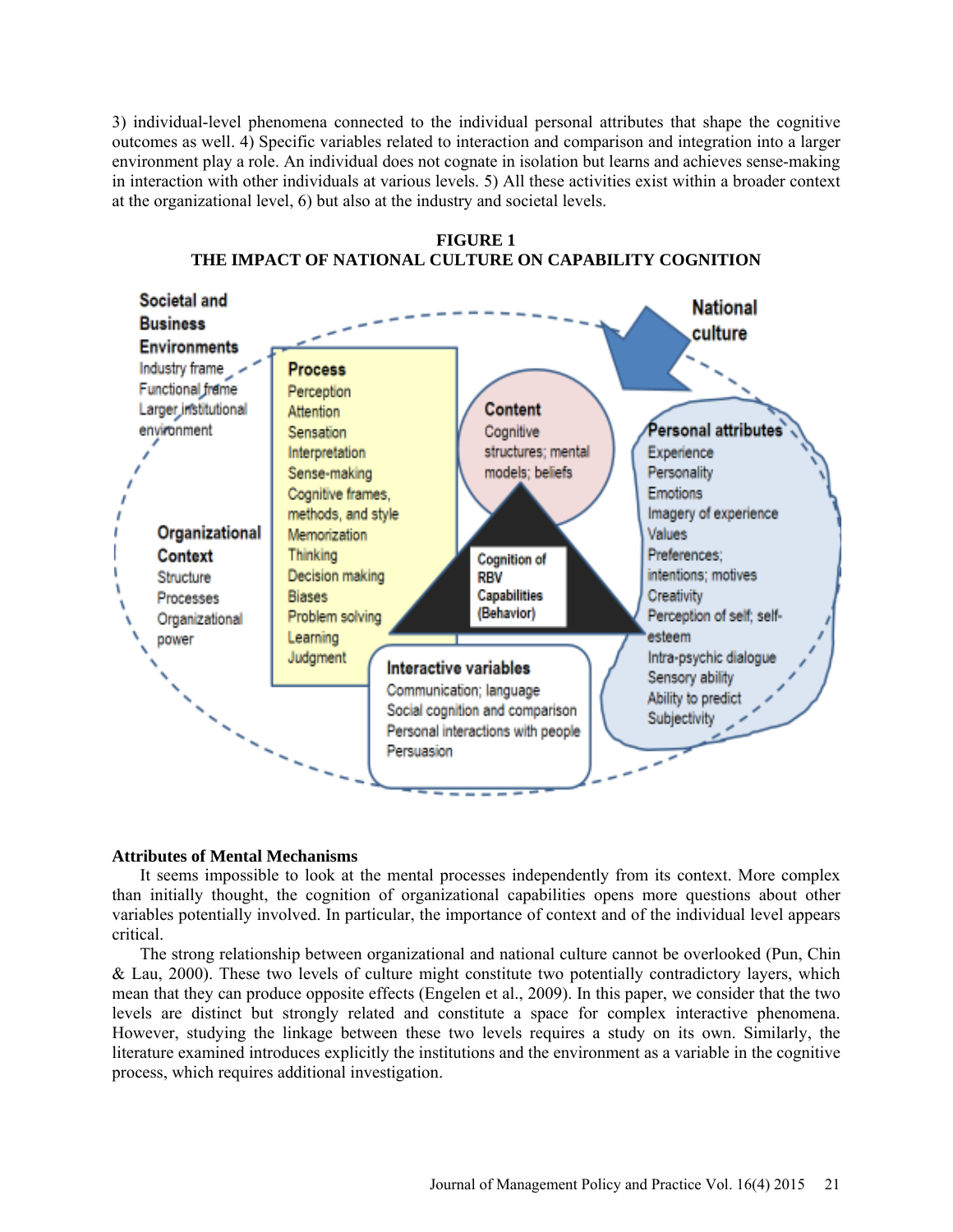If national culture influences capabilities perception, companies in different contexts will not perceive their capabilities and use them in the same way. This questions our current practices: for example, can managers all over the world apply the Western teachings and principles about the RBV and its connection to performance the same way in their respective national culture? Is RBV culture-sensitive and therefore has to be used in a context-sensitive manner? Is the RBV not universal across cultures and therefore not applicable everywhere in the world? These questions are not answered by the paper and require additional research. How can education institutions adapt their programs and teachings of RBV in the various national cultures and environments? Do they need to? The same question applies for international consultants and for consultants operating out of the Western sphere. We can assume that the answers are probably more subtle than a simple yes or no because the perception and use of capabilities can be split into various sub-fields that behave differently in regard to national culture.

Similarly, can researchers continue to theorize on the dynamic capabilities without integrating the fundamental mental mechanisms so critical to the response provided by companies on understanding and using their capabilities?

How can we operationalize national culture differences across geographies to capture their impact on the perception and use of the RBV?

#### **Limitations**

National culture and the RBV are very complex phenomena which are still in development and in search for the status of concept "stabilization". Therefore our analysis is based on the contributions that fit best the linkage between national culture and the RBV; the domain remains incomplete and this article opens the door to future research. We believe that a first work that positions the big picture had to be done to enable more focused future research.

The definition of the cognition of capabilities is incomplete in the literature and its level of generality can hide more subtle phenomena. The many critics that emphasize the weakness of the capabilities and dynamic capabilities are important to notice to be able to clarify the concept actually studied. What precisely is examined within the various concepts of RBV?

Indeed, more research is needed to see 1) if different national cultures lead to expected different representations of capabilities; 2) if different national cultures lead to expected different use and implementation of capabilities. We could operationalize capabilities cognition by various components such as managerial awareness of capabilities; managerial interest in the RBV perspective; managerial knowledge of the RBV theory and tools; actual use of the RBV in the organization; managers' philosophy behind RBV inside the organization; managers' preferences for the translation of their existing organizational capabilities into strategy; and managerial preferences for acquisition of capabilities.

#### **Future Research**

A valuable study to continue the work of this paper could explore and compare the role of national culture on the representations of the "organizational capability" concept by Chinese and American managers and their actual knowledge of the RBV. The Asian (and in particular) the Chinese context presents an interesting field. Many authors have described how Chinese values have shaped today's beliefs and values, in contrast with the dominant Western values. These studies could be explored and critical dimensions extracted to provide a basis for the analysis: Chitakomkijsil (2009); Dong  $\&$  Liu (2010) with the essence of Chinese values; Fang & Faure (2011) with a Ying Yang perspective; Giridharadas (2011) and Redding (1980) both with key Chinese values; Huang (2009) with the Holistic and dialectic thinking and Guanxi; Vermander (1984) with Chinese wisdom; Tsui, Wang, and Xin (2006) with Chinese organizational cultures; and Xi, Cao, and Xiangli (2010) with the He-Xie theory.

That study entails two questions: 1) How do Chinese and American managers perceive, understand, and frame their own firm organizational capabilities? Which representations do they construct for themselves? 2) If we compare these findings, how do national level cultural values influence these representations? Because of the complexity of the capability concept, a more complex construct such as that the system called "Resources and Capabilities System" can be used. This Resource and Competences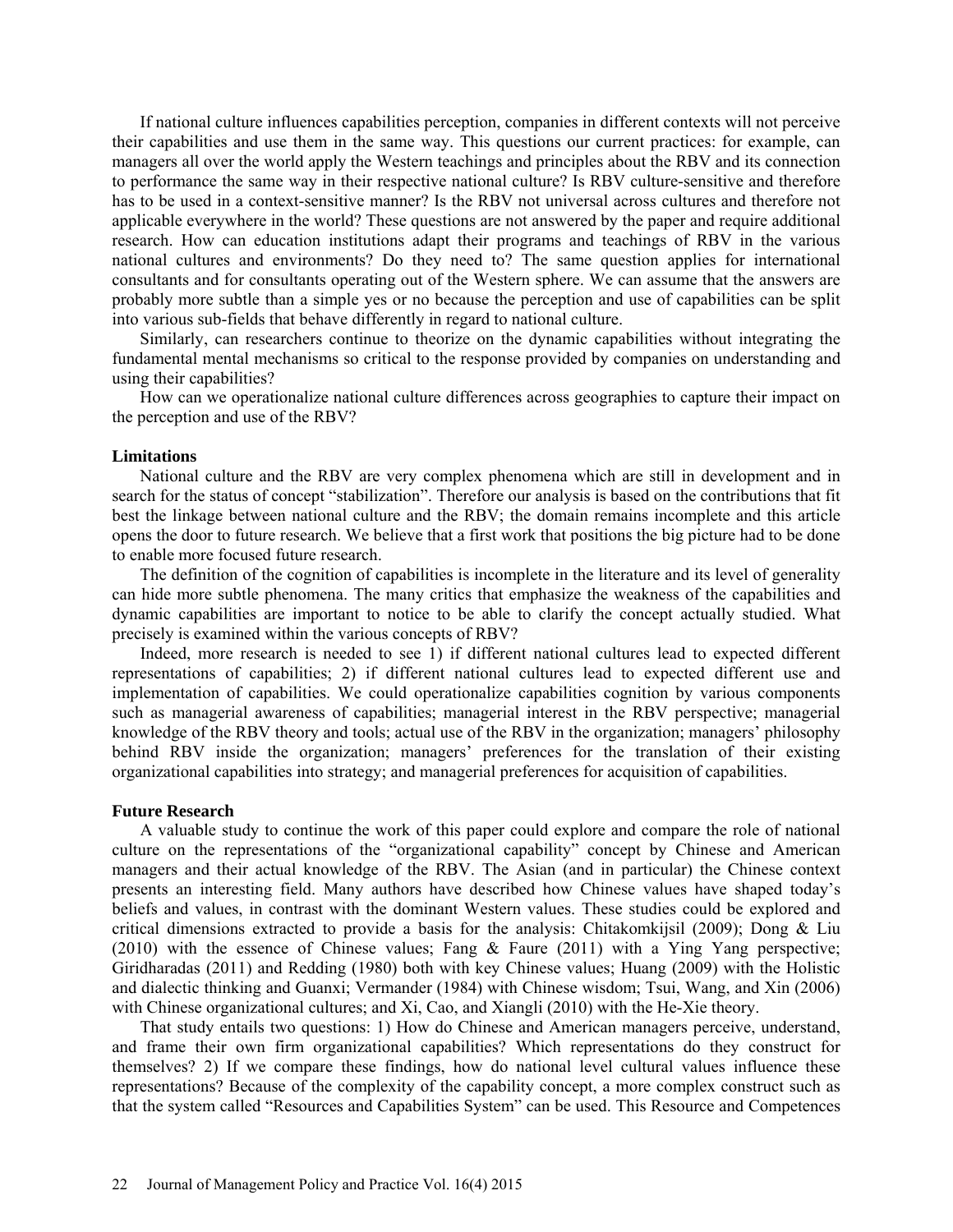system comprises the set of fundamental concepts of resource, capability, core capability, key success factors, competitive advantage and performance, mobilized in the RBV literature and their relationships. When used empirically, this system flexibility greatly increases the capture of these various concepts. Qualitative methodologies enable a better capture of managers' cognition of the capability construct and of the mediation of national culture.

To explore the managerial representations and beliefs about capabilities, highly qualitative in nature, the author extracts meanings from semi-structured interview material by coding, by facilitating the emergence of categories, and by interpreting the material. The author has explored these representations in previous unpublished studies, where the method was tested, allowing categories and patterns to emerge, and providing "pre-theory" to guide future research. In order to select a sample, ten firms (half of them in each country) will be identified within the same industry and in a way to authorize only the influence of specific potential drivers of cognition variance such as organizational size. Several top managers who possess a global vision of the organization will be interviewed in each firm to capture in depth the phenomenon. To prepare the interview, prior work must identify potential zones of cultural differences from the national cultures.

The epistemological stance admits a Constructionist inspiration, acknowledging that social reality is constructed by the subjects and that the researcher influences the product of research. The quality of research is addressed by the criteria appropriate in the Constructionist tradition, such as credibility, dependability, generalizability, and authenticity (Easterby-Smith, 2008). All the procedures to improve quality such as researcher's reflexive account, analytic induction, triangulation of methods and theories, and communicative validity are used (Boeije, 2010; Flick, 2009; Maxwell, 2013), as well as the usability of research (Bacharach, 1989; Whetten, 1989). Some implications of this study relate to the use of the RBV in practice, to the impact of culture on strategy in its RBV aspect, and on the quality of our work as consultants and academics.

#### **CONCLUSION**

The review of three perspectives in the literature confirms the existence of a strong influence of national culture on managerial cognition of organizational capabilities It provides a rich material about that relationship and implies the existence of a larger set of variables, at the level of the individual but also at the environmental and institutional level. However, the claims that universal human values and traits as well as universal business principles for behavior impact capability cognition are not rejected by this review of literature. This paper considers capability cognition as a whole, without entering into the complexity of that construct.

More research is needed to understand the cognition of the RBV concepts and tools. Our paper has provided a richness of perspectives and a solid base to pursue the research on the mental mechanisms that lead to managerial awareness, knowledge, and use of the capability construct and of the associated theories.

The RBV is a dominant paradigm in strategy but we know relatively little about its diffusion and interest in the real business world. This paper contributes to fill this gap and opens new avenues to explore the mental mechanisms that preside to its use as a strategic and managerial tool.

#### **REFERENCES**

Aaker, D.A. (1989). Managing assets and skills: the key to a sustainable competitive advantage, *California Management Review.* 31, (2), 91-107.

Ambrosini, V. & Bowman, C. (2009). What are dynamic capabilities and are they a useful construct in strategic management? *International Journal of Management Reviews.* 11, (1), 21-49.

Ambrosini, V., Bowman, C. & Collier, N. (2009). Dynamic capabilities: an exploration of how firms renew their resource base, *British Journal of Management.* 20, Supplement, S9-S24.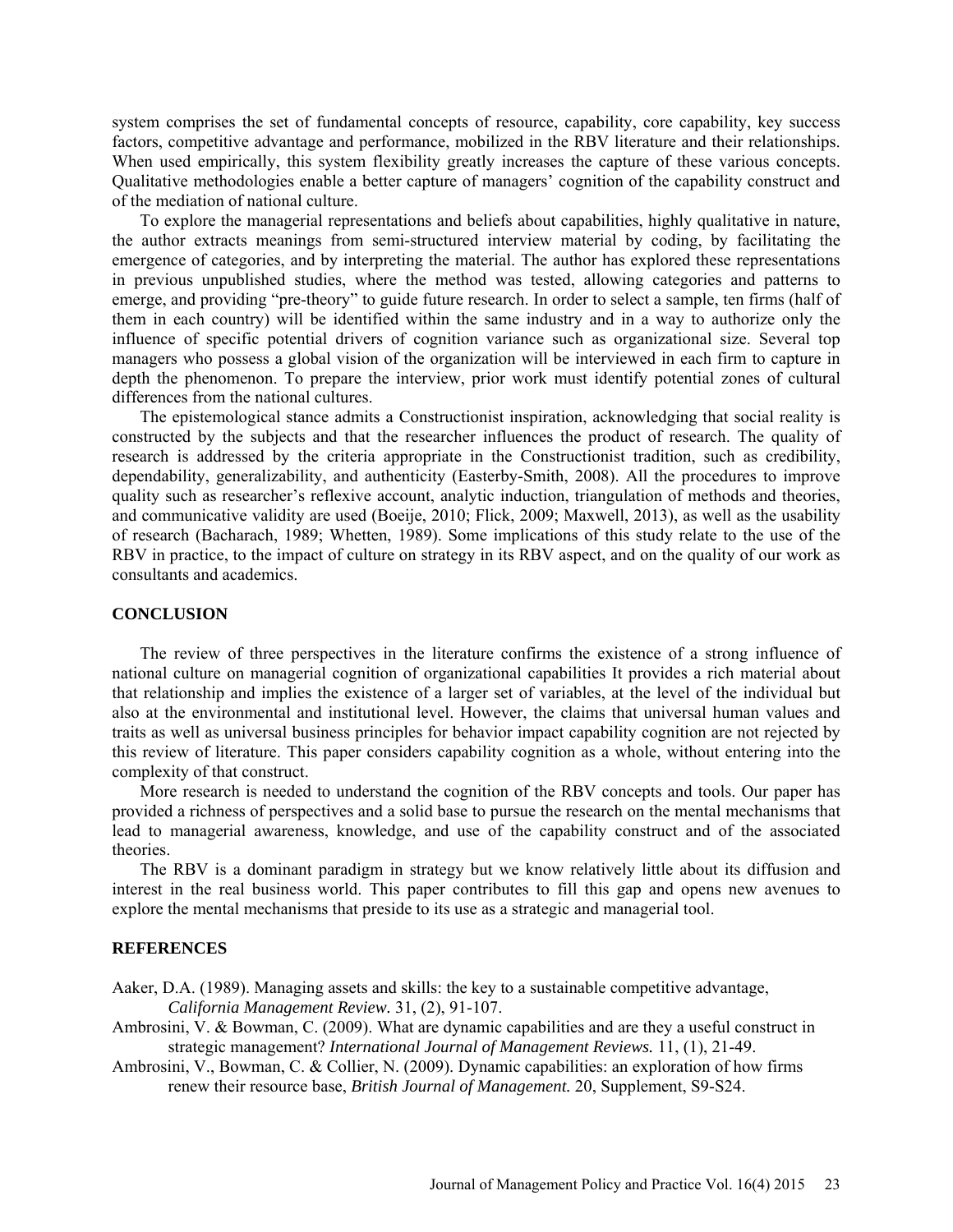- Arregle, J.L. & Quelin, B. (2001). *L'approche fondee sur les ressources (the resource-based view)*, in FNEGE (Ed.), Strategies, actualites et futurs de la recherche, Paris: Vuibert.
- Arend, R. J. & Levesque, M. (2010). Is the resource based-view a practical organizational theory? *Organization Science.* 21, (4), 913-931.
- Augier, M. & Teece, D.J. (2009). Dynamic capabilities and the role of managers in business strategy and economic performance, *Organization Science.* 20, (2), 410-421.
- Bacharach, S. B. (1989). Organizational theories: some criteria for evaluation, *Academy of Management Review.* 14, (4), 496-516.
- Barney, J.B. (2001). Is the Resource-based "view" a useful perspective for strategic management research? Yes, *Academy of Management Review.* 28, (1), 41-46.
- Barney, J.B. (1996). The Resource-based theory of the firm, *Organization Science.* 7, (5), 469.
- Barney, J.B. (1991). Firm resources and sustained competitive advantage, *Journal of Management.* 17, (1), 99-121.
- Becker, M.C. & Zirpoli, F. (2008). Applying organizational routines in analyzing the behavior of organizations, *Journal of Economic Behavior and Organization.* 66, (1), 128-148.
- Becker, M.C. (2004). Organizational routines: a review of the literature, *Industrial and Corporate Change.* 13, (4), 643-678.
- Bettis, R.A. & Prahalad, C.K. (1995). The dominant logic: retrospective and extension, *Strategic Management Journal.* 16, (1), 5-14.
- Boeije, H. (2010). *Analysis in qualitative research*, Thousand Oaks, CA: Sage Publications.
- Bowman, C. & Ambrosini, V. (2003). How the resource-based and the dynamic capability views of the firm inform corporate level strategy, *British Journal of Management.* 14, (4), 289-293.
- Chattopadhyay, C., Glick, W.H., Miller, C.C. & Huber, G.P. (1999). Determinants of executive beliefs: comparing functional conditioning and social influence, *Strategic Management Journal.* 20, (8), 763-789.
- Chitakornkijsil, P. (2009). Impact of cultural development and negotiation strategies, FDI, competitiveness, China international business growth, and management practice, *International Journal of Organizational Innovation.* 2, (1), 13-40.
- Colin, E. & Spender, J.C. (Eds.) (1998). *Managerial and organizational cognition. Theory, methods and research*, Thousand Oaks, CA: Sage.
- Collis, D.J. & Montgomery, C.A. (1995). Competing on resources: strategy in the 1990s', *Harvard Business Review.* 73, (4), 118-129.
- Collis, D.J. (1994). Research note: how valuable are organizational capabilities? *Strategic Management Journal.* 15, Special Issue, 143-152.
- Danneels, E. (2008). Organizational antecedents of second order competences, *Strategic Management Journal.* 29, (5), 519-543.
- Day, G.S. & Nedungadi, P. (1994). Managerial representations of competitive advantage. *Journal of Marketing.* 58, April, 31-44.
- Degravel, D. (2011). Managing organizational capabilities: the Keystone step, *Journal of Strategy and Management.* 4, (3), 251-274.
- Di Benedetto, C.A. & Song, M. (2003). The relationship between strategic type and firm capabilities in Chinese firms, *International Marketing Review.* 20, (5), 514-533.
- Demirkan, C.N. & Eturk, A. (2010). Comparing innovation capability of small and medium-sized enterprises: examining the effect of organizational culture and empowerment, *Journal of Small Business Management.* 48, (3), 325-359.
- Dierickx, I. & Cool, K. (1989). Asset stock accumulation and sustainability of competitive advantage, *Management Science.* 35, (12), 1504-1512.
- Dong, K. & Liu, Y. (2010). Cross cultural management in China. *Cross Cultural Management: An International Journal.* 17, (3), 223-243.
- Dougherty, D. (2001). Reimagining the differentiation and integration of work for sustained product innovation, *Organization Science.* 12, (5), 612-631.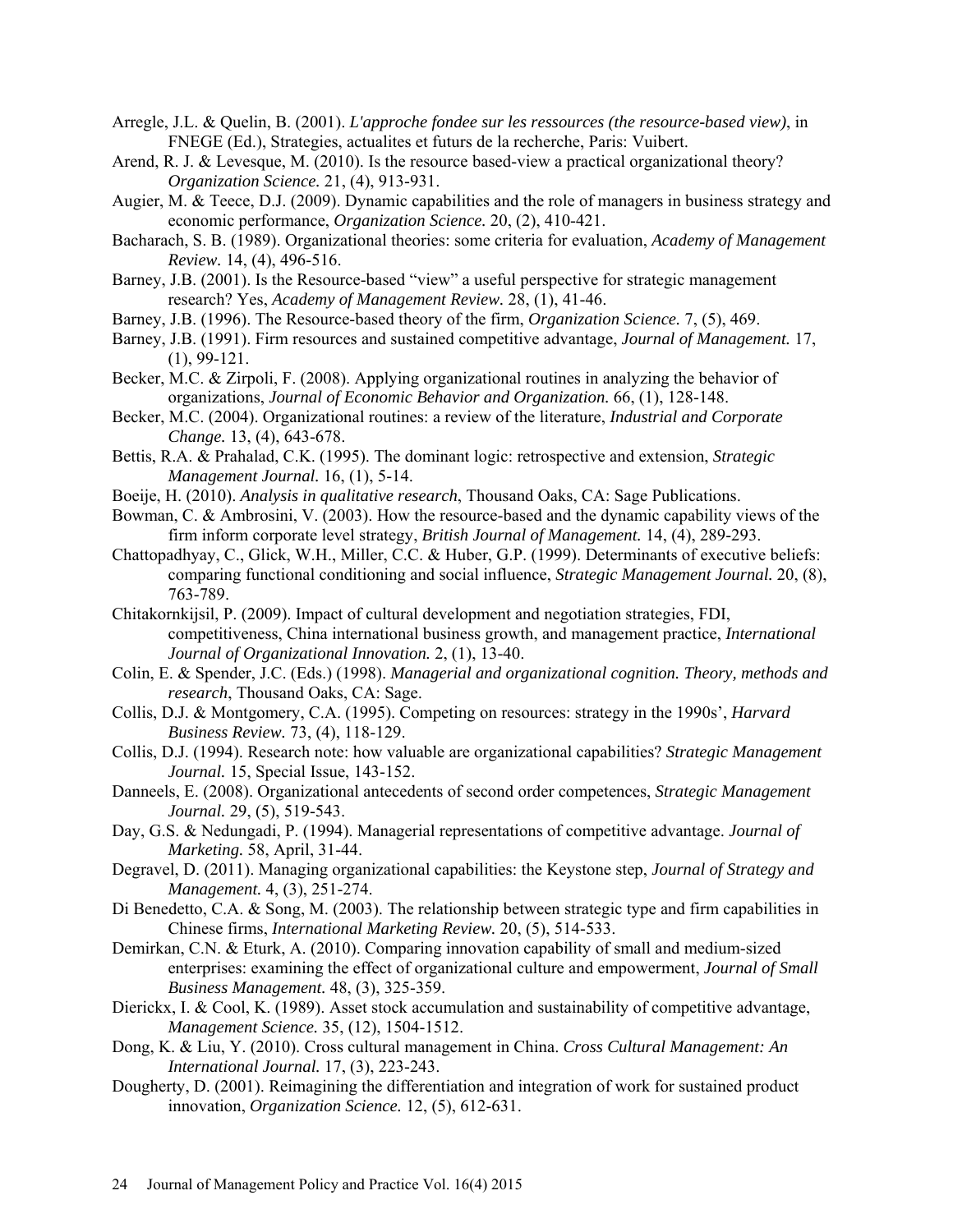- Duhan, S. (2007). A capabilities based toolkit for strategic information systems planning in SMEs, *International Journal of Information Management.* 27, (5), 352-367.
- Easterby-Smith, Lyles, M.A. & Peteraf, M.A. (2009). Dynamic capabilities: current debates and future directions, *British Journal of Management.* 20, S1-S8.
- Easterby-Smith, M., Thorpe, E., & Jackson, P. R. (2008). *Management research,* Thousand Oaks, CA: Sage Publications.
- Eden, C. & Ackerman, F. (2000). Mapping distinctive competencies: a systemic approach, *Journal of the Operational Research Society.* 51, (1), 12-20.
- Edkins, A.J., Kurul, E., Maytorena-Sanchez, E. & Rintala, K. (2007). The application of cognitive mapping methodologies in project management research, *International Journal of Project Management.* 25, (8), 762-772.
- Eggers, J.P. & Kaplan, S. (2013). Cognition and capabilities: a multi-level perspective, *The Academy of Management Annals.* 7, (1), 295-340.
- Eisenhardt, K.M. & Martin, A.J. (2000). Dynamic capabilities. What are they? *Strategic Management Journal.* 21, (10/11), 1105-1123.
- El Shafeey, T. & Trott, P. (2014). Resource-based competition" three schools of thought and thirteen criticisms, *European Business Review.* 26, (2), 122-148.
- Engelen, A., Heinemann, F. & Brettel, M. (2009). Cross-cultural entrepreneurship research: current status and framework for future studies, *Journal of International Entrepreneurship.* 7, (3), 163–189.
- Fang, T. & Faure, G. O. (2011). Chinese communication characteristics: a Ying Yang perspective, *International Journal of Intercultural relations.* 35, (3), 320-333.
- Fang, T. (2005-2006). From "onion" to "ocean": paradox and change in national cultures. *International Studies on Management and Organization.* 35, (4), 71-90.
- Felin, T. & Zenger, T.R. (2009). Entrepreneurs as theorists: on the origins of collective beliefs and novel strategies, *Strategic Entrepreneurship Journal.* 3, (2), 127-146.
- Felin, T. & Hesterly, W. (2007). The knowledge-based view, nested heterogeneity, and new value creation: philosophical considerations on the locus of knowledge, *Academy of Management Review.* 32, (1), 195-218.
- Fiol, M.F. & Huff, A.S. (1992). Maps for managers: where are we? Where do we go from there? *Journal of Management Studies.* 29, (3), 267-285.
- Flick, U. (2009). *An introduction to qualitative research*, Thousand Oaks, CA: Sage Publications.
- Foss, N.J. & Ishakawa, I. (2007). Towards a dynamic resource-based view: insights from Austrian capital and entrepreneurship theory, *Organization Studies.* 28, (5), 749-772.
- Fukuyama, F. (1995). *Trust: The Social Virtues and the Creation of Prosperity*, New York, NY: Free Press.
- Garbuio, M., Wilcox-King, A. & Lovallo, D. (2011). Looking inside: psychological influences in structuring a firm's portfolio of resources, *Journal of Management.* 37, (5), 1444-1463.
- Gavetti, G. (2005). Cognition and hierarchy: rethinking the micro-foundations of capabilities development, *Organization Science.* 16, (6), 599-617.
- Gavetti, G. & Levinthal, D. (2000). Looking forward and looking backward: cognitive and experiential research, *Administrative Science Quarterly.* 45, (1), 113-137.
- Geletkanycz, M.A. (1997). The salience of culture's consequences: the effects of cultural values top executive commitment to the status quo, *Strategic Management Journal,* 18, (4), 615-634.
- Giridharadas, A. (2011). Chinese dreams, *Antioch Review.* 69, (1), 9-27.
- Grant, R. M. (1996). Toward a knowledge-based theory of the firm, *Strategic Management Journal.* 17, Special Issue, 109-122.
- Grossler, A. (2007). A dynamic view of strategic resources and capabilities applied to an example from the manufacturing strategy literature, *Journal of Manufacturing Technology Management.* 18, (3), 250-266.
- Hall, E.T. (1976). *Beyond Culture,* New York, NY: Anchor Press.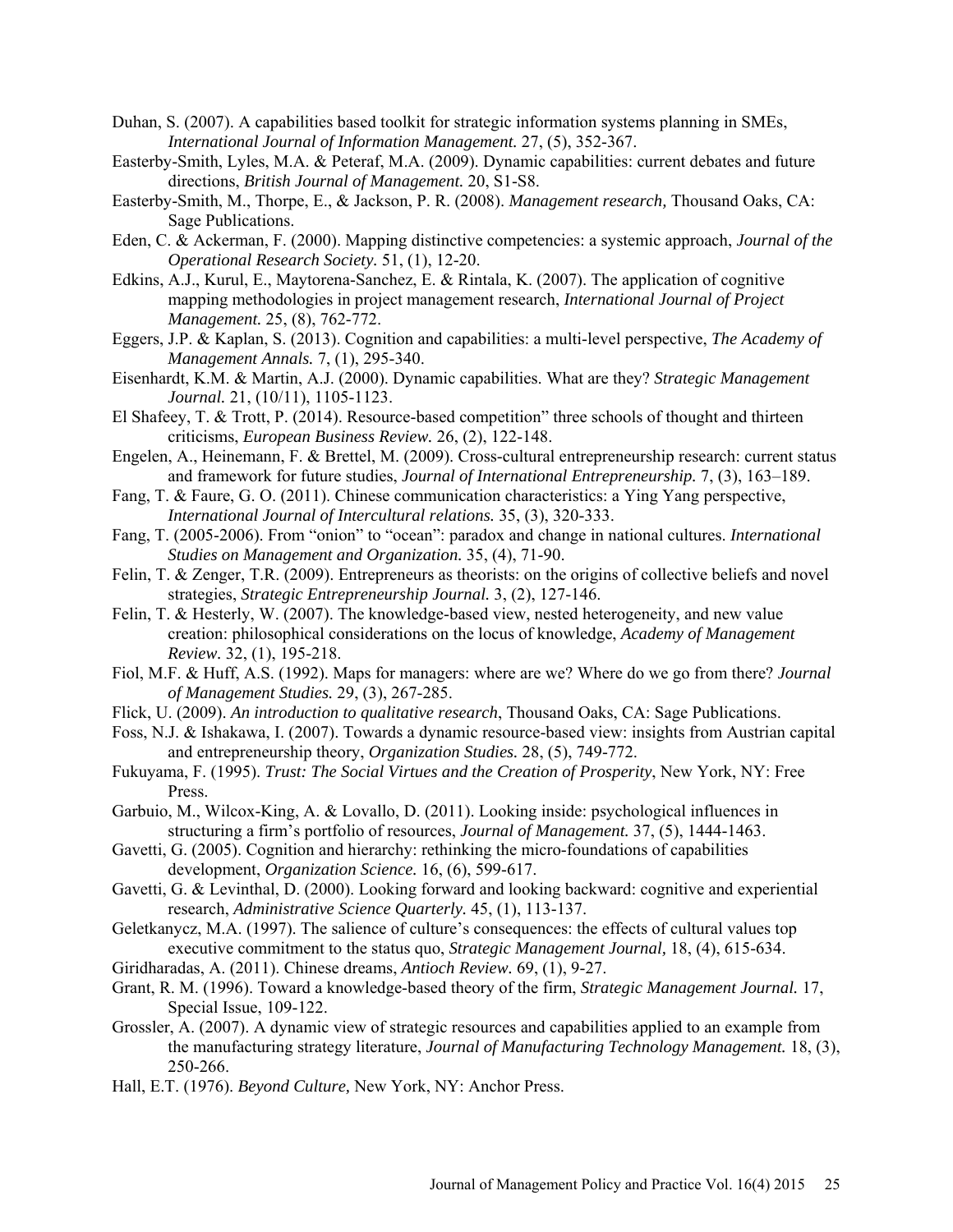- Hambrick, D.C. & Mason, P.A. (1984). Upper echelons: the organization as a reflection of its top managers, *Academy of Management Review.* 9, (2), 193-206.
- Harreld, J.B., O'Reilly, C.A. & Tushman, M.L. (2007). Dynamic capabilities at IBM: driving strategy into action, White Paper Draft.
- Harris, M. (2001). *Cultural materialism: the struggle for a science of culture*, Walnut Creek, CA: AltaMira Press.
- Harris, S.G. (1994). Organizational culture and individual sense-making: a schema-based perspective, *Organization Science.* 5, (3), 309-321.
- Hayton, J.C., George, G. & Zahra, S.A. (2002). National culture and entrepreneurship: a review of behavioral research, *Entrepreneurship Theory & Practice.* 26, (4), 33–52.
- Helfat, C.E. & Peretaf, M.A. (2015). Managerial cognitive capabilities and the micro-foundations of dynamic capabilities, *Strategic Management Journal.* 36, (6), 831-850.
- Helfat, C.E., Finkelstein, S., Mitchell, W., Peteraf, M.A., Singh, H., Teece, D.J. & Winter, S.G. (2007). "*Dynamic capabilities. Understanding strategic change in 2007". Dynamic capabilities: understanding change in organizations*, Malden, MA: Blackwell Publishing.
- Helfat, C.E. & Peteraf, M.A. (2003). The dynamic resource-based view: capability life cycles, *Strategic Management Journal.* 24, (10), 997-1010.
- Henderson, R. & Cockburn, I. (1994). Measuring competence? Exploring firm effects in pharmaceutical research, *Strategic Management Journal.* 15, Special Issue, 63-84.
- Hitt, M.A. & Tyler, B.B. (1991). Strategic decision models: integrating different perspectives, *Strategic Management Journal.* 12, (5), 327-351.
- Hodgkinson, G.F. & Healey, M.P. (2011). Psychological foundations of dynamic capabilities: reflexion and reflection in strategic management, *Strategic Management Journal.* 32, (13), 1500-1516.
- Hodgkinson, G.F. & Johnson, G. (1994). Exploring the mental models of competitive strategists: the case for a processual approach, *Journal of Management Studies.* 31, (4), 525-551.
- Hoecklin, L. (1995). *Managing Cultural Differences: Strategies for Competitive Advantage*, New York, NY: Addison-Wesley Publishing Company.
- Hofstede, G. (2001). *Culture's Consequences: Comparing Values, Behaviors, Institutions, and Organizations Across Nations*, Thousand Oaks, CA:Sage.
- Hofstede, G. (1991). *Cultures and Organizations: Software of the Mind*, London, UK: McGraw Hill.
- Hofstede, G. (1983). The cultural relativity of organizational practices and theories, *Journal of International Business Studies.* 14, (2), 75–89.
- Hofstede, G. (1980). *Culture's Consequences: International Differences in Work-Related Values***,** Beverly Hills, CA: Sage.
- Holcomb, T.R., Holmes, R.M. Jr. & Connelly, B.L. (2009). Making the most of what you have: managerial ability as a source of resource creation, *Strategic Management Journal.* 30, (5), 457- 485.
- Holt, D.H. (1997). A comparative study of values among Chinese and US entrepreneurs: pragmatic convergence between contrasting cultures. *Journal of Business Venturing.* 12, (6), 23-28.
- Hong, Y. Y., Morris, M. W., Chiu, C. Y. & Benet-Martinez, V. (2000). Multicultural minds: A dynamic constructivist approach to culture and cognition, *American Psychologist.* 55, (7), 709-721.
- Huang, X. (2009). The influence of national culture, history and institutions on strategic management in Chinese firms: a complexity based perspective, *International Journal of Business Studies.* 17, (1), 1-18.
- Ireland, R.D., Hitt, M.A., Bettis, R.A. & Auld de Porras, D. (1987). Strategy formulation processes: differences in perceptions of strength and weaknesses indicators and environmental uncertainty by managerial level, *Strategic Management Journal.* 8, (5), 469-485.
- Jarratt, D. (2008). Testing a theoretically constructed relationship management capability, *European Journal of Marketing.* 42, (9/10), 1106-1132.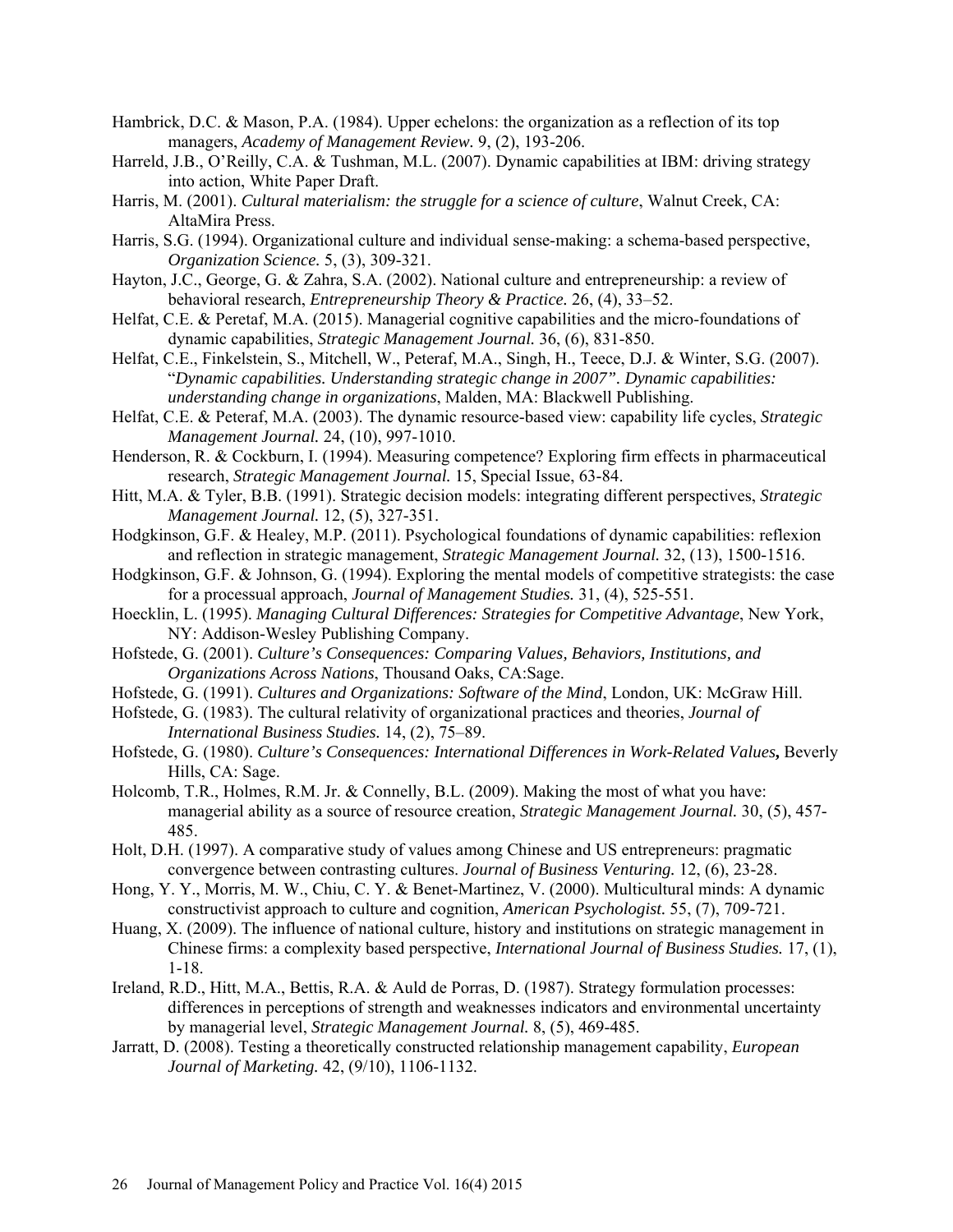- Javidan, M., House, R. J., Dorfman, P. W., Hangues, P. J. & Sully de Luke, L. (2006). Conceptualizing and measuring cultures and their consequences: a comparative review of GLOBE's and Hofstede's approaches, *Journal of International Business Studies.* 37, (6), 897-1015.
- Johnson, P. & Johnson, G. (2002). Facilitating group cognitive mapping of core competencies, Ch. 9, in Huff, A. and Jenkins, M. (Eds.), *Mapping strategic knowledge*, Thousand Oaks, CA: Sage Publications.
- Kanugo, R.P. (2006). Cross culture and business practice: are they coterminous or cross-verging? *Cross Cultural Management.* 13, (1), 23–31.
- Kastanakis, M.N. & Voyer, B.G. (2014). The effect of culture on perception and cognition: a conceptual framework, *Journal of Business Research.* 67, (4), 425-433.
- Kemmerer, B. (2003). *Individual cognition and the resource-based view: investigation the way entrepreneurs conceptualize, categorize, and judge resources*, PhD dissertation, AAT 311205, University of Kansas, p.1-285.
- Kiesler, S. & Sproull, L. (1982). Managerial response to changing environments: perspectives on problem sensing from social cognition, *Administrative Science Quarterly.* 27, (4), 548-570.
- Kim, D.H. (1993). The link between individual and organizational learning, *Sloan Management Review.* 35, (1), 37-50.
- Kunc, M.H. & Morecroft, J.D.W. (2010). Managerial decision making and firm performance under a resource-based paradigm, *Strategic Management Journal.* 31, (11), 1164-1182.
- Kor, Y.Y., Mahoney, J.T. & Michaels, S.C. (2007). Resources, capabilities, and entrepreneurial perceptions, *Journal of Management Studies.* 44, (7), 1187-1212.
- Laamanen, T. & Wallin, J. (2009). Cognitive dynamics of capability development paths, *Journal of Management Studies.* 46, (6), 977-981.
- Lee, J. (1996). Culture and management: a study of small Chinese family business in Singapore, *Journal of Small Business Management.* 34, (3), 63–67.
- Lessem, R. & Neubauer, F. (1994). *European Management Systems*, London, UK: McGraw-Hill.
- Lewis, M. & Gregory, M. (1996). Developing and applying a process approach to competence analysis, in Sanchez, R. and Heene, A., and Thomas, H., *Dynamics of competence-based competition*. Amsterdam, Netherlands: Pergamon.
- Lewis, R.D. (1992). *Finland: Cultural Lone Wolf Consequences in International Business*, Hampshire, UK: Transcreen.
- Li-Hua, R. & Simon, D. (2007). Benchmarking China firm competitiveness: a strategic framework, *Journal of Technology Management in China.* 2, (2), 106-118.
- Mahoney, J.T. & Pandian, R.R. (1992). The resource-based view within the conversation of strategic management, *Strategic Management Journal.* 13, (5), 363-381.
- Mandal, A., Thomas, H. & Antunes, D. (2009). Dynamic linkages between mental models, resource constraints, and differential performance: a resource-based analysis, *Journal of Management Studies.* 2, (3), 217-239.
- Marino, L., Strandholm, K., Steensma, H.K. & Weaver, K.M. (2002). The moderating effect of national culture on the relationship between entrepreneurial orientation and strategic alliance portfolio extensiveness, *Entrepreneurship, Theory & Practice.* 26, (4), 145–160.
- Markus, H.R. & Kitayama, S. (1991). Culture and the self: implications for cognition, emotion, and motivation, *Psychological Review.* 98, (2), 224-253.
- Maxwell, J. (2013). *Qualitative research design: an interactive approach*, Thousand Oaks CA: Sage Publications.
- Molloy, J. C., Chadwick, C., Ployhart, R.E. & Golden, S. (2011). Making intangibles "tangible" in tests of Resource-based theory, *Journal of Management.* 37, (5), 1496-1518.
- Mueller, S.L. & Thomas, A.S. (2000). Culture and entrepreneurial potential: a nine-country study of locus of control and innovativeness, *Journal of Business Venturing.* 16, (1), 51-75.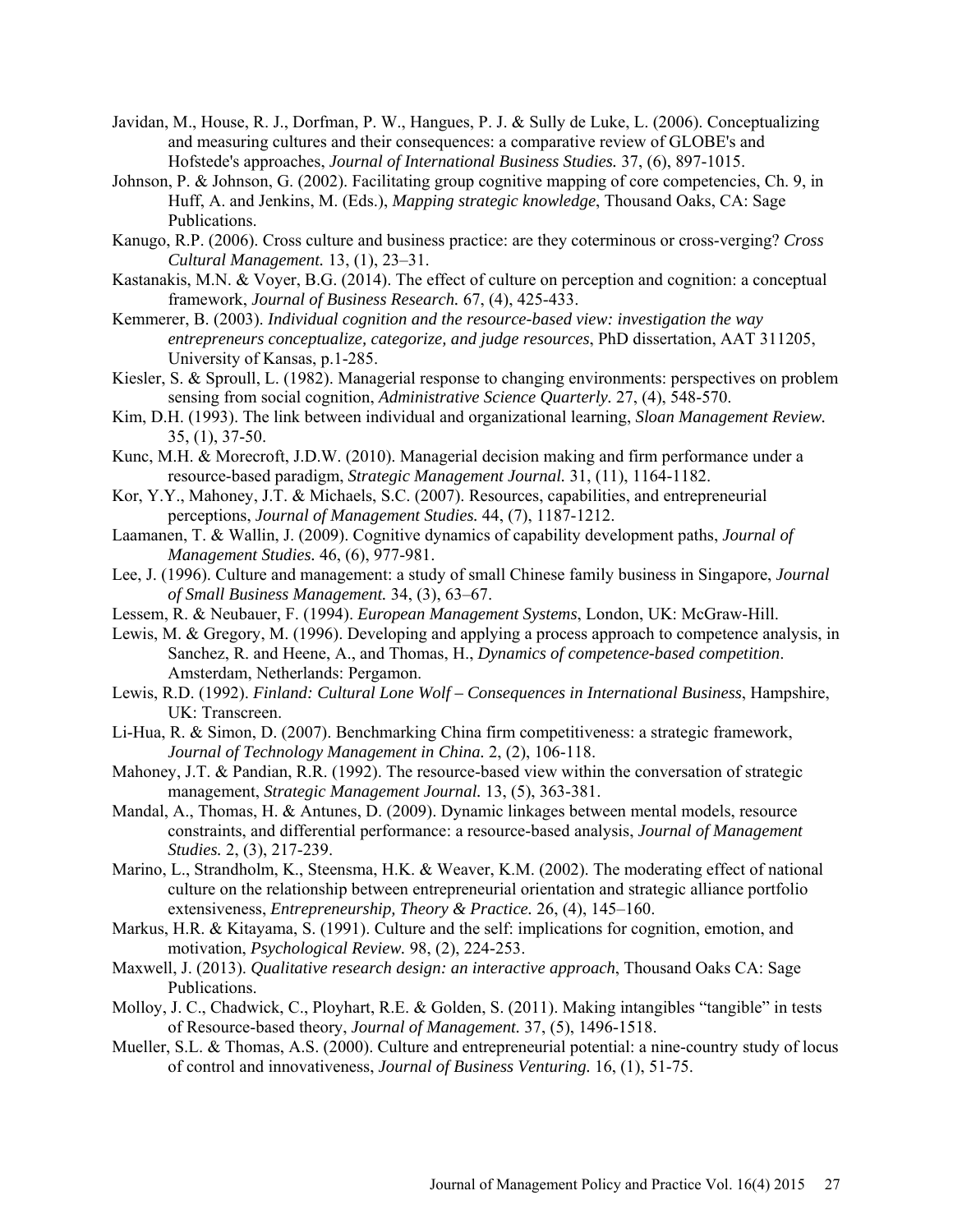- Newbert, S. L. (2008). Value, rareness, competitive advantage, and performance: a conceptual level empirical investigation of the resource-based view of the firm, *Strategic Management Journal.*  29, (7), 745-769.
- Pandza, K. & Thorpe, R. (2009). Creative search and strategic sense-making: missing dimensions in the concept of dynamic capabilities, *British Journal of Management.* 20, S118-S131.
- Peng, M.W. (2001). The resource-based view and international business, *Journal of Management.* 27, (6), 803-829.
- Pentland, B.T., Haerem, T. & Hillison, D. (2008). Comparing organizational routines as recurrent patterns of action, *Organization Studies.* 31, (7), 917-940.
- Pentland, B.T. & Feldman, M.S. (2005). Organizational routines as a unit of analysis, *Industrial and Corporate Change.* 14, (5), 793-815.
- Priem, R.L. & Butler, J.E. (2001). Is the Resource based view a useful perspective for strategic management research? *Academy of Management Review.* 26, (1), 22-41.
- Prinz, J. (2011). *Culture and Cognitive Science*, The Stanford Encyclopedia of Philosophy, [http://plato.stanford.edu/archives/win2011/entries/culture-cogsci/.](http://plato.stanford.edu/archives/win2011/entries/culture-cogsci/)
- Pun, K.-F., Chin, K.-S. & Lau, H. (2000). A review of the Chinese cultural influence on Chinese enterprise management, *International Journal of Management Reviews.* 2, (4), 325-348.
- Rauch, A., Wiklund, J., Lumpkin, G.T. & Frese, M. (2009). Entrepreneurial orientation and business performance: assessment of past research and suggestions for the future, *Entrepreneurship Theory & Practice.* 33, (3), 761–787.
- Redding, S. G. (1980). Cognition as an aspect of culture and its relation to management processes: an explanatory view of the Chinese case, *Journal of Management Studies.* 17, (2), 127-148.
- Richerson, P.J. & Boyd, R. (2005). *Not by genes alone: how culture transformed human evolution,* Chicago, IL: University of Chicago Press.
- Rouse, M.J. & Daellenbach, U.S. (1999). Research notes and communications. Rethinking research methods for the resource-based perspective: isolating sources of competitive advantage, *Strategic Management Journal.* 20, (5), 487-494.
- Sagie, A. & Aycan, Z. (2003). A cross-cultural analysis of participative decision-making in organizations, *Human Relations.* 56, (4), 453–473.
- Scheider, S.C. & Angelmar, R. (1999). Cognition in organizational analysis: who's minding the store? *Organization Studies.* 14, (3), 347-374.
- Schneider, S.C. (1989). Strategy formulation: the impact of national culture, *Organization Studies.* 10, (2), 149-168.
- Schneider, S.C. & De Meyer, A. (1991). Interpreting and responding to strategic issues: the impact of national culture, *Strategic Management Journal.* 12, (4), 307-320.
- Schoemaker, P.J.H. (1992). How to link strategic vision to core capabilities, *Sloan Management Review.*  34, (1), 67-81.
- Schreyogg, G. & Kliesch-Eberl, Martina (2007). How dynamic can organizational capabilities be? Towards a dual-process model of capability dynamization, *Strategic Management Journal.* 28, (9), 913-933.
- Schwenk, C.R. (1984). Cognitive simplification processes in strategic decision-making, *Strategic Management Journal.* 5, (2), 111-128.
- Shristava, P. & Mitroff, I. (1984). Enhancing organizational research utilization: the role of decisionmakers assumptions, *Academy of Management Review.* 9, (1), 18-27.
- Singh, K. (2007). The limited relevance of culture to strategy, *Asia Pacific Journal of Management.* 24, (4), 421-429.
- Sirmon, D.G., Gove, S. & Hitt, M.A. (2008). Resource management in dyadic competitive rivalry: the effects of resource bundling and deployment, *Academy of Management Journal.* 51, (5), 919-935.
- Sirmon, D.G., Hitt, M.A. & Ireland, R.D. (2007). Managing firm resources in dynamic environments to create value: looking into the black box, *Academy of Management Review.* 32, (1), 279-293.